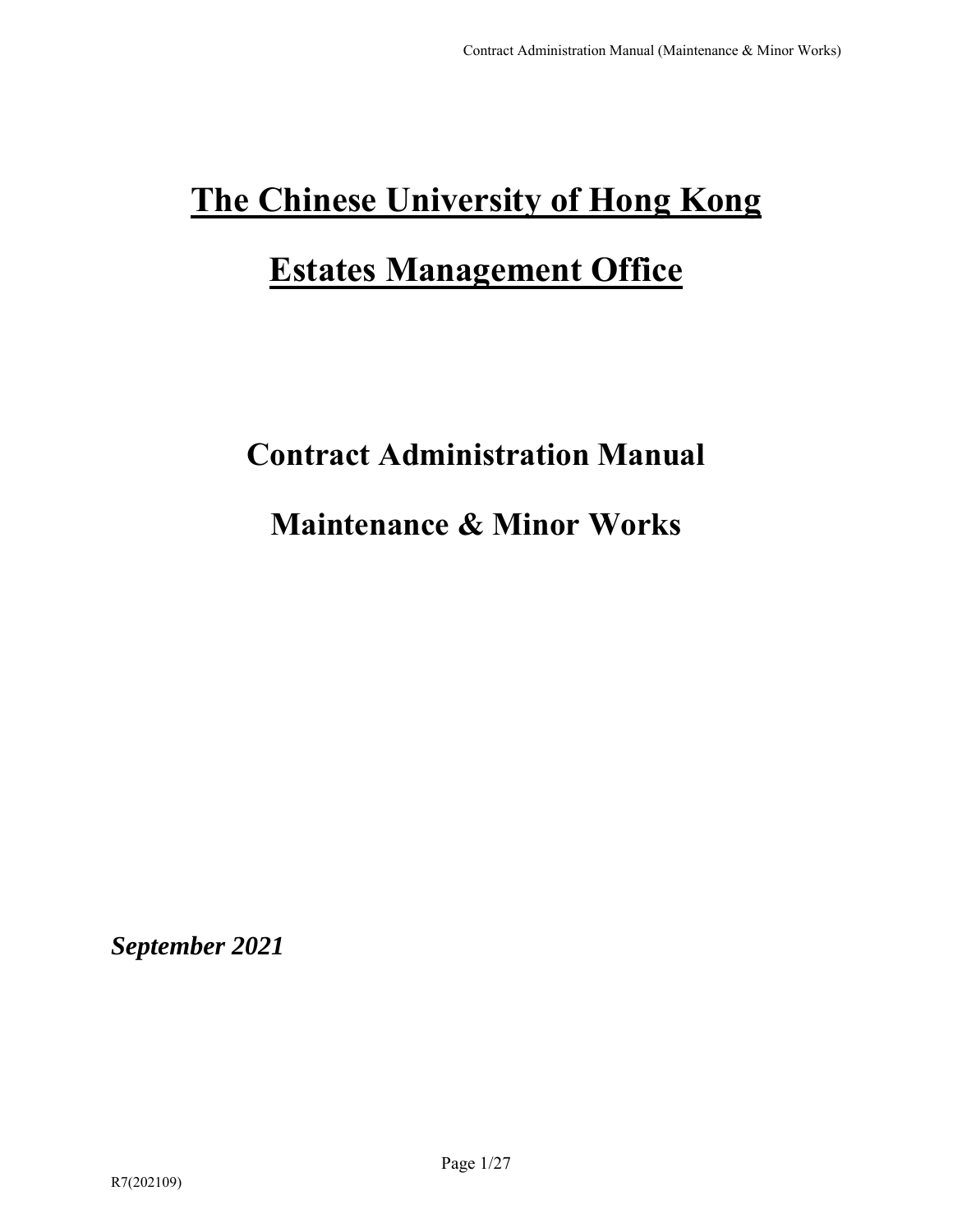# **Abbreviations**

| <b>EMO</b>       |                          | <b>Estates Management Office</b>                                                       |
|------------------|--------------------------|----------------------------------------------------------------------------------------|
| <b>DEM</b>       | $\sim$ $-$               | Director of Estates Management                                                         |
| AD               |                          | <b>Assistant Director</b>                                                              |
| <b>PM</b>        | $\blacksquare$           | Section Head / Estate Manager / Unit Head                                              |
| AM               | $\blacksquare$           | Estate Manager <i>[NOT Section Head]</i> Assistant Manager                             |
| <b>SSO</b>       | $\sim 100$               | Senior Survey Officer                                                                  |
| <b>WS</b>        | $\overline{\phantom{a}}$ | Senior Works Supervisor / Works Supervisor / Project<br>Coordinator / Person-in-charge |
| <b>SA</b>        |                          | Senior Artisan / Artisan                                                               |
| <b>CAPA Unit</b> | $\overline{\phantom{a}}$ | Contract Administration, Purchasing and Accounting Unit                                |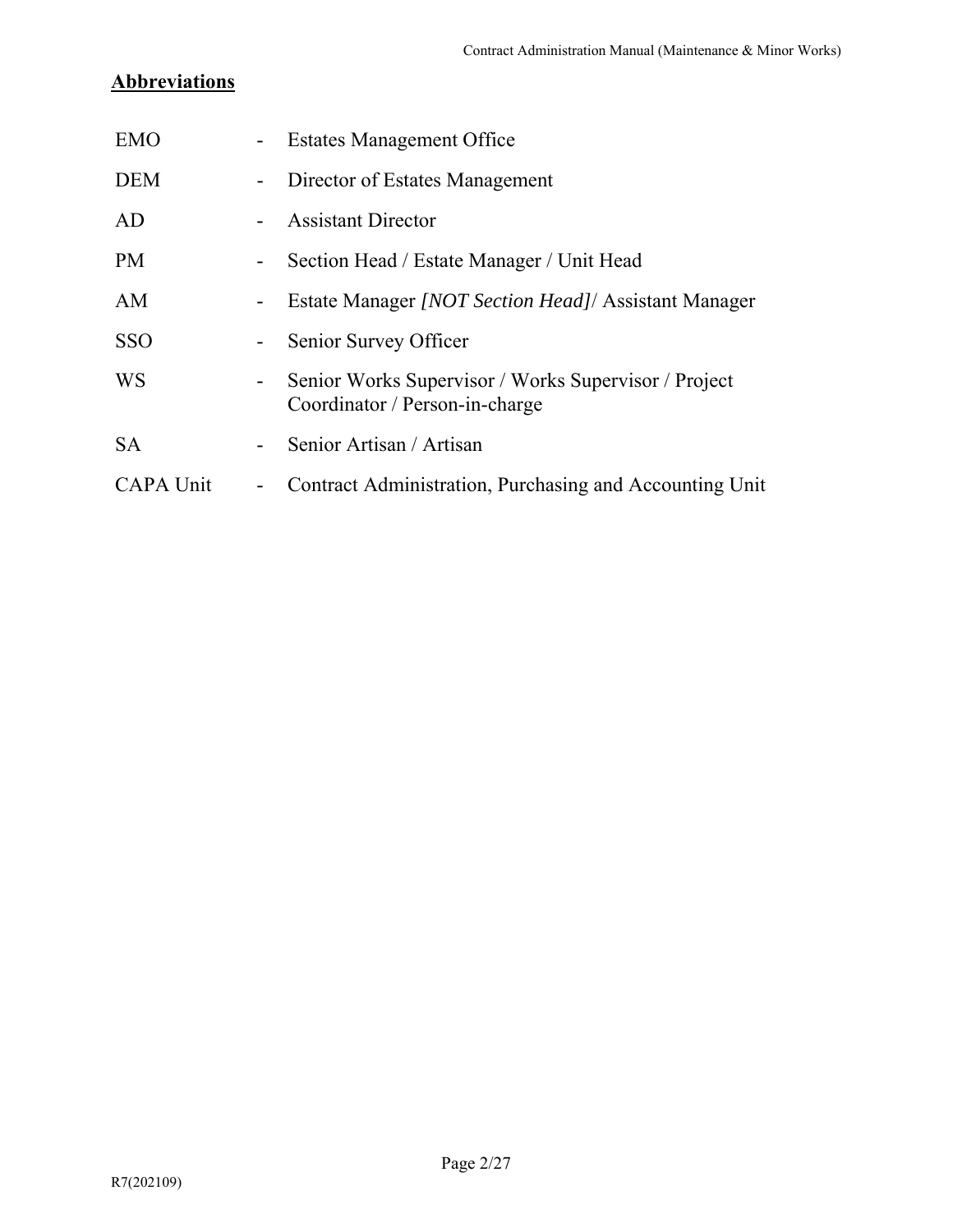| <b>Contents</b> |                                                                                                                         | <b>Page</b> |
|-----------------|-------------------------------------------------------------------------------------------------------------------------|-------------|
|                 | <b>Management of Authorized Contractor List</b>                                                                         |             |
| 1.1             | Purpose                                                                                                                 | 4           |
| 1.2             | Scope                                                                                                                   | 4           |
| 1.3             | <b>Assessment Panel</b>                                                                                                 | 5           |
| 1.4             | Procedure for Application                                                                                               | 5           |
| 1.5             | Assessment of Submissions                                                                                               | 6           |
| 1.6             | Recommendation and Reply to Applicants                                                                                  | 7           |
| 1.7             | Periodical Status Review of Authorized Contractors for Retaining in and<br>Deletion from the Authorized Contractor List | 8           |
| 1.8             | Records                                                                                                                 | 8           |
| 1.9             | Contractors/Suppliers List between EMO & Business Unit of Finance<br>Office                                             | 8           |
|                 | <b>Ordering and Tender Procedures</b>                                                                                   |             |
| 2.1             | Purpose                                                                                                                 | 9           |
| 2.2             | Scope                                                                                                                   | 9           |
| 2.3             | The Ordering & Tender Procedures, and a Quick Reference Guide                                                           |             |
| 2.4             | Policy for Rotation and Record                                                                                          | 15          |
| 2.5             | <b>Selection Record</b>                                                                                                 | 16          |
| 2.6             | Records of Tender Submission                                                                                            | 16          |
|                 | <b>Management of Term Contracts</b>                                                                                     |             |
| 3.1             | Purpose                                                                                                                 | 17          |
| 3.2             | Scope                                                                                                                   | 17          |
| 3.3             | Appointment of Term Contractors                                                                                         | 17          |
| 3.4             | Quick Reference Guide for Job Allocation                                                                                | 18          |
| 3.5             | Requirements of Works Orders                                                                                            | 18          |
| 3.6             | <b>Star Rate Assessment</b>                                                                                             | 19          |
|                 | <b>Performance Evaluation</b>                                                                                           |             |
| 4.1             | Purpose                                                                                                                 | 19          |
| 4.2             | Scope                                                                                                                   | 19          |
| 4.3             | Definitions of Reports                                                                                                  | 19          |
| 4.4             | Responsibilities of EMO Officers                                                                                        | 20          |
| 4.5             | Procedure                                                                                                               | 20          |
| 4.6             | <b>Assessment Standards</b>                                                                                             | 22          |
|                 | <b>Project Administration</b>                                                                                           |             |
| 5.1             | <b>Confirmation Procedure for Variations</b>                                                                            | 24          |
| 5.2             | Guidelines for Acceptance of Star Rates                                                                                 | 25          |
| 5.3             | Claim of Extension Time                                                                                                 | 25          |
| 5.4             | Defects Rectification Records, and Completion Certificate                                                               | 26          |
| 5.5             | Payment                                                                                                                 | 26          |
|                 |                                                                                                                         |             |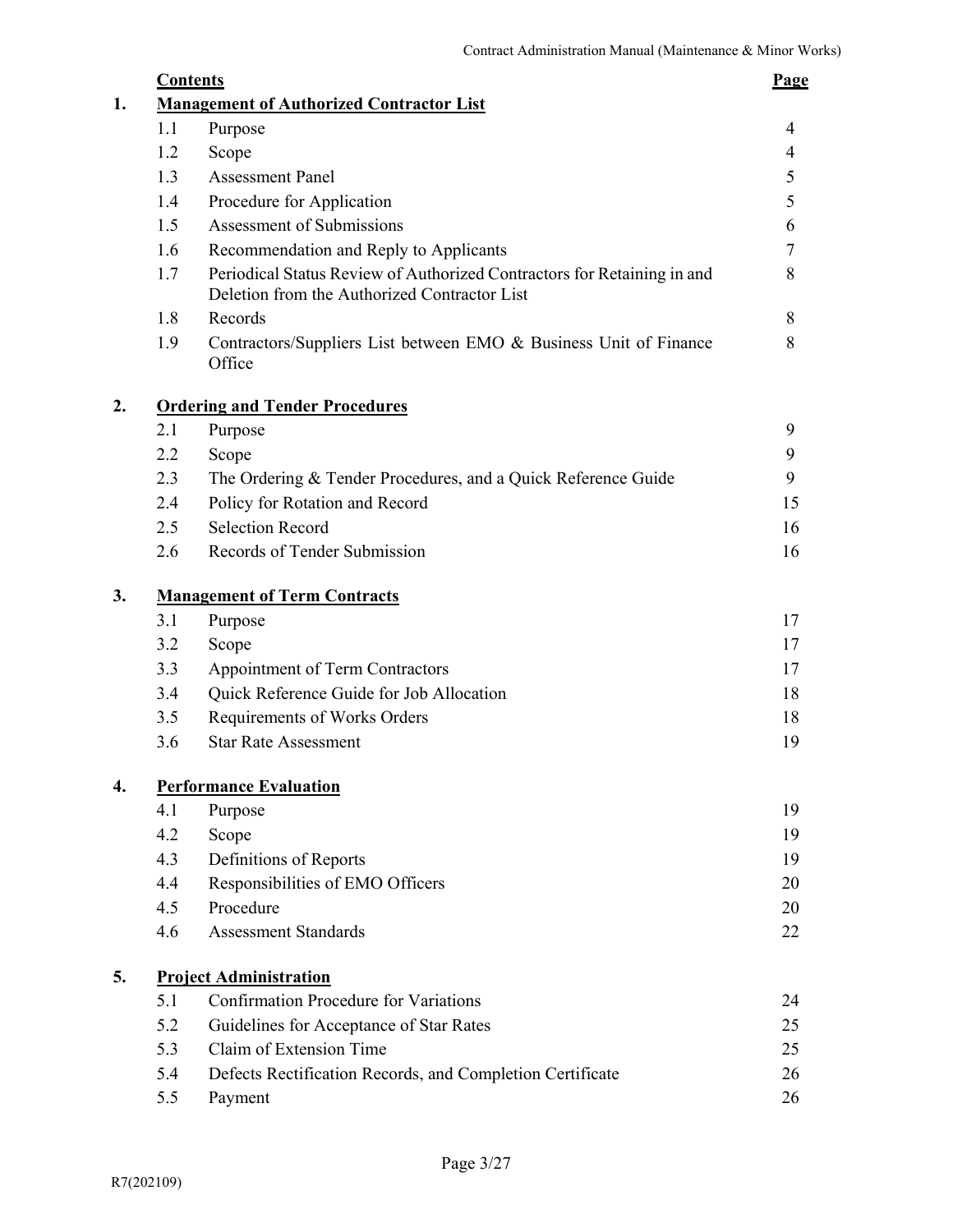# 1.1 PURPOSE

 The purpose of keeping an Authorized Contractor List for maintenance and minor works is to enlist those Contractors who have a proven track record for completing projects of a nature and scope similar to the CUHK's maintenance and minor works, and can work to very tight programs, whilst conforming to contract conditions, specifications, budgets, safety and quality management requirements.

# 1.2 SCOPE

 This manual is applicable to the assessment of all tenderers/contractors who wish to tender for CUHK maintenance and minor works inclusive of but not limited to the following categories of works :

- A) Alteration Works
- *B) Concrete Repairs and Structural Strengthening (Cancelled in August 2010)*
- C) Corrosion Control, Protective Coating and Repainting Works
- D) External Works including Maintenance of Slopes
- *E) Fencing, Railing and Safety Measures to Slope (Merged into Category D in November 2000)*
- F) Plumbing and Drainage Works
- G) Roofing and Waterproofing Works
- *H) Signage Works (Cancelled in May 2017)*
- I) Electrical Installation Works
- J) Elevator and Lift Maintenance Works
- *K) Auto Fire Detection System (Cancelled in August 2014)*
- L) Fire Services Installation Works (including Service Contract)
- M) Air-Conditioning Installation Works
- *N) Service Contract Inspection, Services and Certification of A/C Installation under Building (Ventilating Systems) Regulations (Cancelled in December 2020)*
- *O) Ventilation Installation (Cancelled in August 2010)*
- P) Building Automation System Installation
- *Q) Extra Low Voltage (Cancelled in August 2014)*
- R) Landscaping and Tree Management Works
- S) L P Gas Repair Works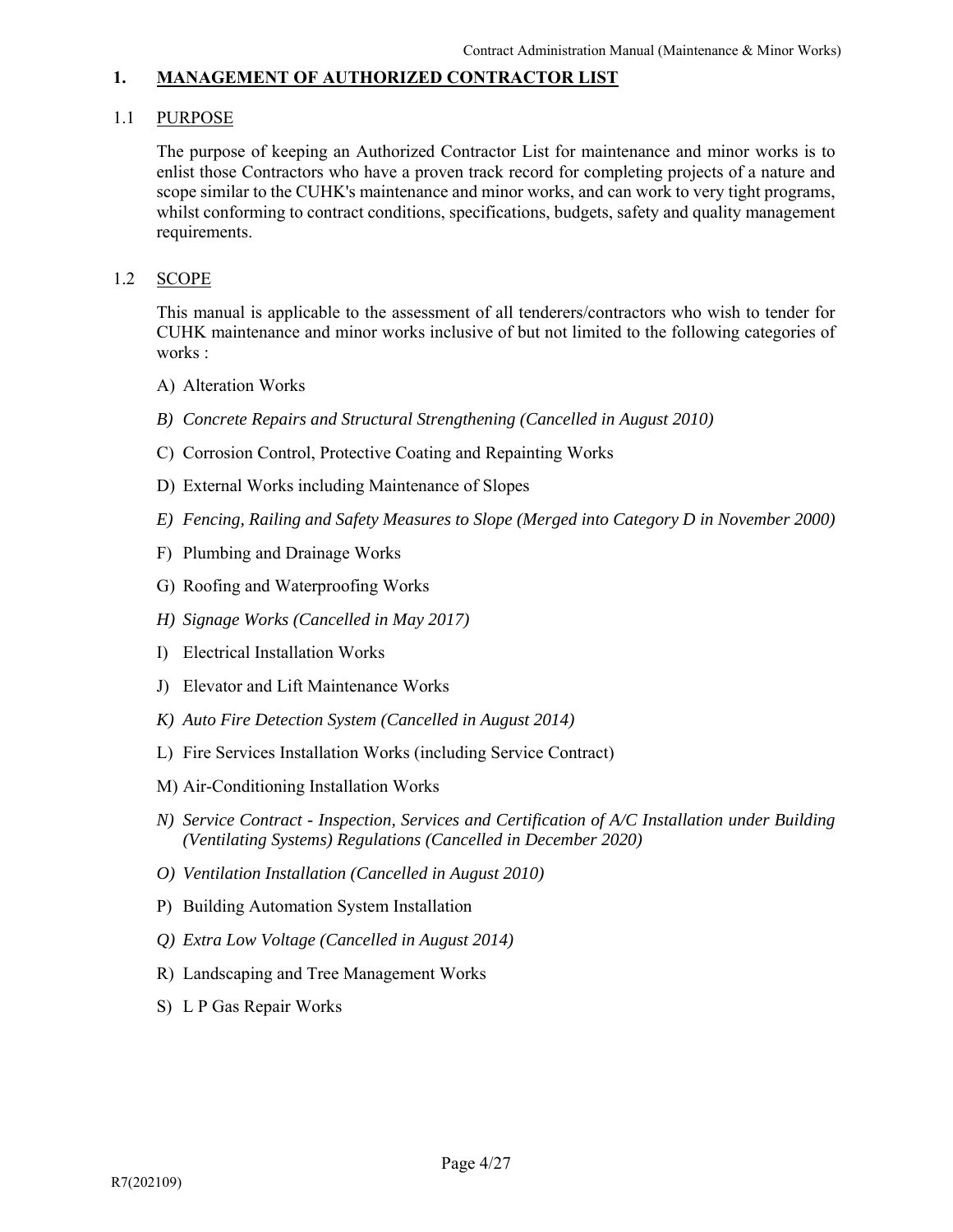# 1.3 ASSESSMENT PANEL

 It consists of those members of EMO staff designated by the DEM/ AD to carry out an assessment of contractors' applications for inclusion in the Authorized Contractor List. Such members shall be of Project Manager and supervisor grade or equivalent, or nominees to be approved by DEM/ AD.

Members nominated by the Business Unit of Financial Office may also be invited to join the panel.

#### 1.4 PROCEDURE FOR APPLICATION

 All new applicants for inclusion in the Authorized Contractor List shall be assessed in accordance with this procedure.

 1.4.1 The AD of EMO shall draft an advertisement including a brief guideline for applications and obtain the approval of the DEM for placing the advertisement in local newspapers.

The advertisement shall be placed once a year (usually in first quarter of a year), inviting potential contractors to apply in writing to the DEM of EMO for inclusion in EMO's Authorized Contractor List with expression of their interest in specific categories of works as listed in item 1.2 and submission of their company brochure and other relevant supporting documents which shows their major trades of works falling into the categories of works as listed in item 1.2. An applicant will be allowed to register a maximum of two categories of works as listed in item 1.2 only.

- a) Letter together with the Authorized Contractor Pre-Qualification Form will be sent to the relevant applicants for their submission of the duly completed Form and the following documents as listed in the Form:
	- 1) Company profile.
	- 2) Copy of Business Registration Certificate and Certificate of Incorporation.
	- 3) Company organization chart with short bios of all key personnel/ Authorized Signatory.
	- 4) Subsidiary, associate, affiliate, parent companies.
	- 5) List of plants and equipment.
	- 6) Statement of health, safety and environmental management.
	- 7) Statement of quality assurance management.
	- 8) Status of registration with Building Authority.
	- 9) Status of registration with Development Bureau.
	- 10) Copies of relevant government licenses.
	- 11) List of job references (min. past 3 years) in maintenance projects of both ongoing and completed projects (stated in Part III of the Authorized Contractor Pre-Qualification Form) for:
		- University Grants Committee funded institutions (#with/without the contact person)
		- Government Departments (#with/without the contact person)
		- Other relevant job reference.
	- 12) Statement to permit EMO's representative to check the job reference.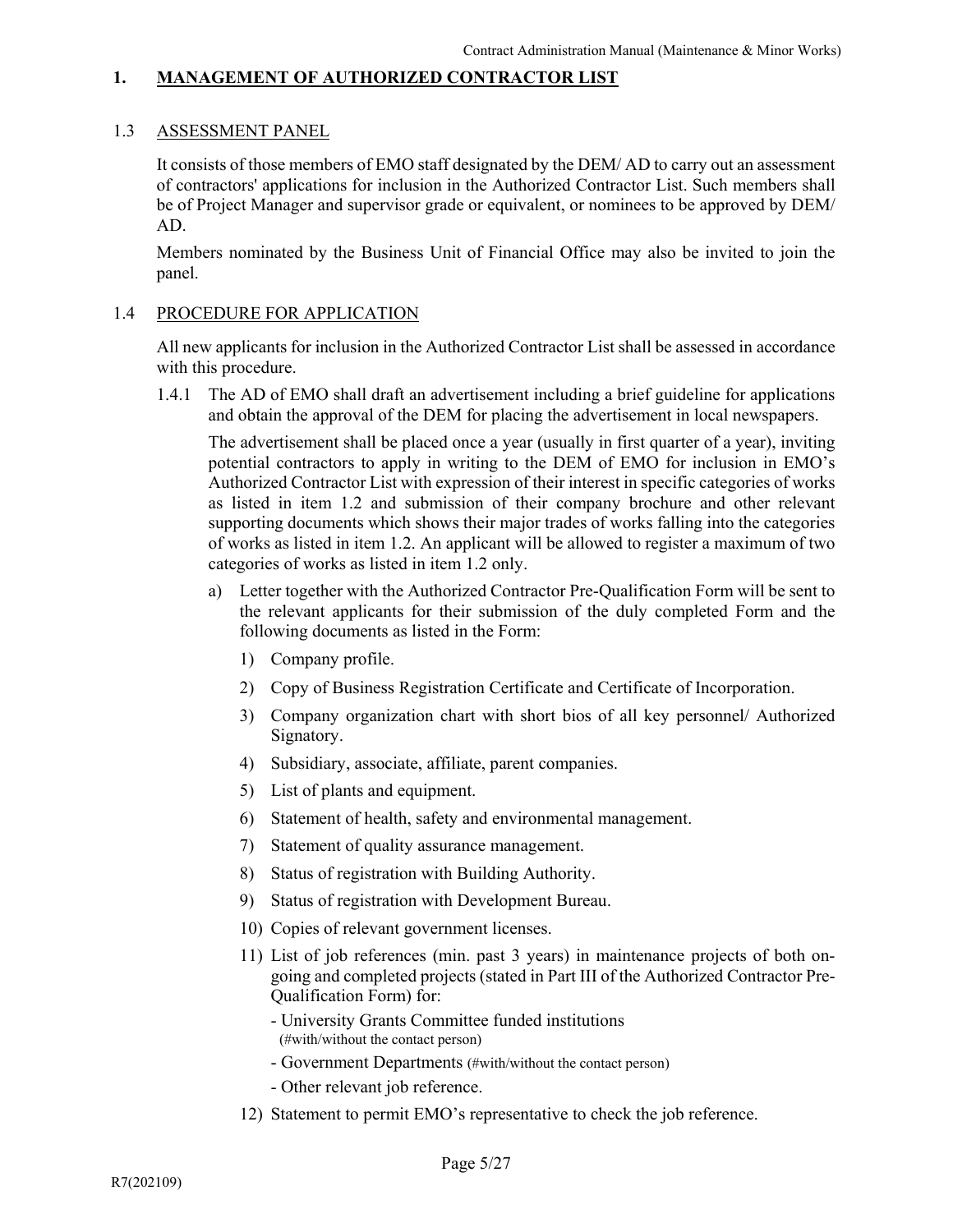- 13) Auditor's report from certified accountant (past 3 years).
- 14) Statement issued by lawyer of no involvement in arbitration or litigation (issued within the last 6 months).
- 15) Bank Letter certifying deposit range and/or credit facilities.
- 16) Declaration of conviction records for the past 3 years (i.e. Appendix I to Authorized Contractor Pre-Qualification Form).
- 17) Past records of practicing corporate social responsibility (e.g. support of underprivileged person, creating employment for under-privileged person, demonstrating a considerable amount of financial support to the society, charity, needy people, practicing fair trade.)
- b) If their submissions are without expressing their interested categories of works or applying over two categories of works or their submissions are incomplete, the CUHK reserves the rights to reject their applications.
- 1.4.2 Following the submissions as stated above from the applicants, shortlisted applicants shall be assessed by the Assessment Panel to identify those considered technically or financially suitable to undertake the CUHK's maintenance and minor works.
- 1.4.3 The assessment shall be based upon the applicant's submissions as stated above and where applicable, or CUHK's previous knowledge of the applicant.
- 1.4.4 For the contractors in contracts with EMO for categories of works as listed in item 1.2 but not in the Authorized Contractor List, with six months satisfactory performance as reported by PM to SSO, they may be invited to apply for inclusion in the Authorized Contractor List with the following details:
	- a) If such contractors are currently on the Approved Lists of Public Works Contractors in Development Bureau in relevant categories of works, they may be requested to submit the same documents as listed in item 1.4.1a. SSO shall prepare a list of applicants to PM/DEM for approval without going through the panel assessment and recommendation process in item 1.5, 1.6.1  $\&$  1.6.2. Once approved by DEM, item 1.6.3 and 1.6.4 will be followed.
	- b) For contractors other than above item a), they may be invited at the time of the annual advertisement as mentioned in item 1.4.1. and their applications shall be assessed as new applicants in item 1.5.

# 1.5 ASSESSMENT OF SUBMISSIONS

1.5.1 Criteria for acceptance

 Each submission shall be checked by the SSO, for compliance with the general requirements stated in the advertisement and in particular, to ensure that only those meeting the general requirements will be shortlisted.

1.5.2 Assessment Record

The SSO shall prepare listings of shortlisted applicants.

1.5.3 Assessment Form

 Members of the Assessment Panel shall complete a scoring chart for each submission which shall:

a) clearly identify the submission being scored;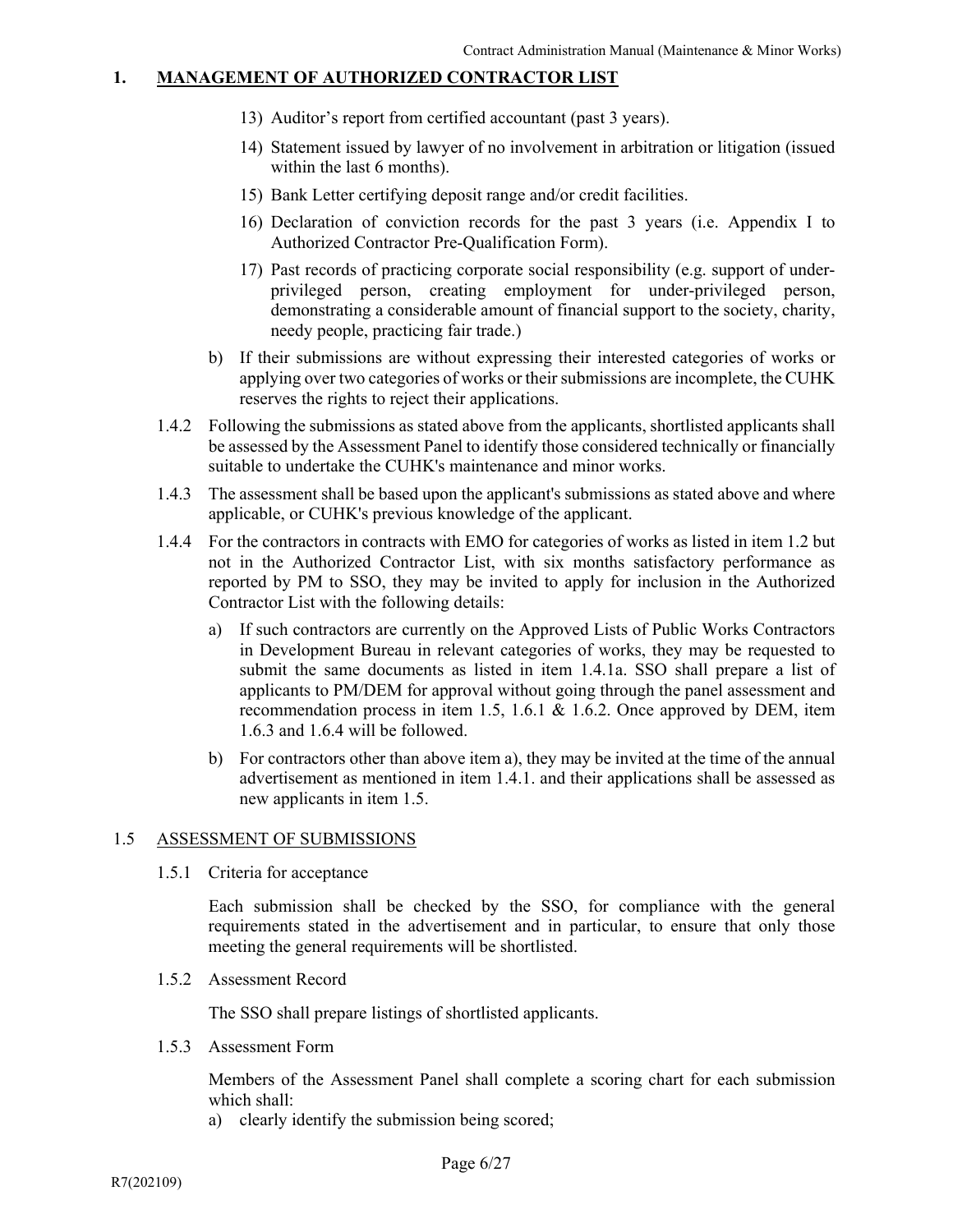- b) clearly identify the scorer;
- c) declare conflicts of interest; and
- d) recommend for which category of works the applicant is qualified, with a maximum of two categories of works as listed in item 1.2, if required.

 All completed scoring charts shall be handed over immediately by the Assessment Panel members to the SSO, who shall keep a register of the results. Should any score be exceptionally low or zero, this shall be brought to the attention of the SSO.

# 1.6 RECOMMENDATION AND REPLY TO APPLICANTS

Evaluation of Submission and Further Action:

 1.6.1 The SSO shall list the scores assessed by all members of the Assessment Panel for each application in the Assessment Record for each Assessment Panel and compute the total and average scores for each application.

 If at any time, an applicant wants to withdraw their submission, the SSO shall inform the DEM as soon as possible and then comply with the applicant's request.

 The SSO shall inform immediately the DEM of any late submissions. The DEM may, at his discretion, accept or reject such late submissions. If the submission is accepted, the DEM shall advise the SSO on the process for incorporating the application into the relevant assessment phase.

- 1.6.2 The SSO shall then submit to the PM/DEM, the following documents/ information:
	- a) The list of companies in item 1.5.2 above;
	- b) The total score for each application in item 1.6.1 above;
	- c) The average score for each application in item 1.6.1 above;
	- d) The list of submissions that have been withdrawn;
	- e) The list of late submissions and the treatment afforded them; and
	- f) Any instances of an exceptionally low or zero score.
- 1.6.3 Approvals

 The number of applicants accepted and the passing scores required in each category of works depends on the number of existing authorized contractors, the quantity of work and number of contracts expected in the coming financial year.

 The name of the successful applicants will be incorporated into the Authorized Contractor List and copied to Business Unit of Finance Office once approved by the DEM.

1.6.4 Reply to Applicants

 All successful contractors shall be informed in writing that they will be put on the Authorized Contractor List for tendering of maintenance and minor works as and when required in accordance with the University Ordering and Tender Procedures and specifications for works on a rotation basis.

 All unsuccessful contractors shall be informed in writing and their submissions will also be returned.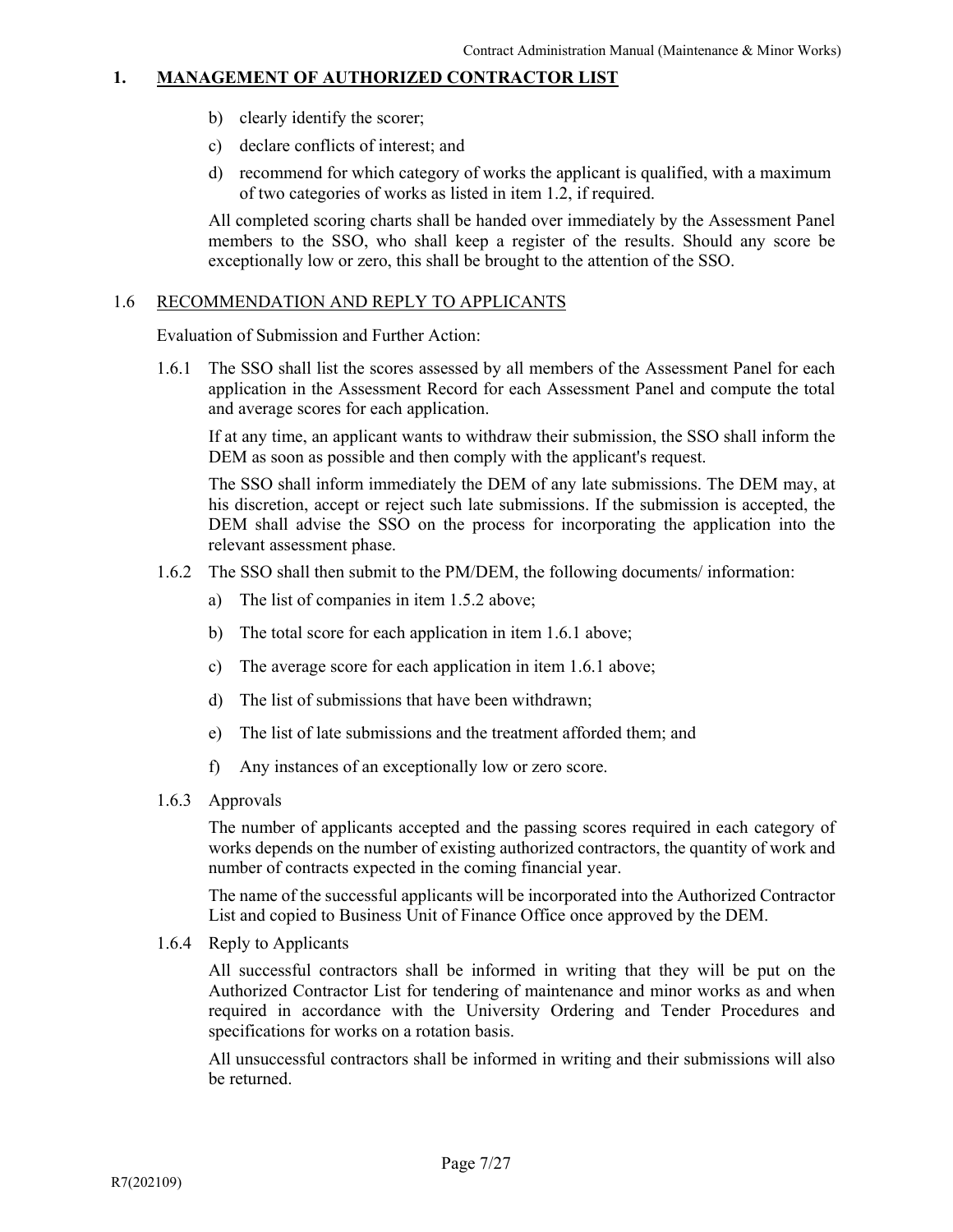# 1.7 PERIODICAL STATUS REVIEW OF AUTHORIZED CONTRACTORS FOR RETAINING IN AND DELETION FROM THE AUTHORIZED CONTRACTOR LIST

- 1.7.1 The status of the authorized contractors shall be re-assessed periodically (normally every 3 years) in accordance with the following procedures:
	- a) SSO shall issue letters to the authorized contractors for status review periodically.
	- b) The authorized contractors shall submit the same documents as listed in item 1.4.1.a. or shall submit letter to confirm the previous submitted documents are prevailing. SSO shall check the documents against the previous submitted and assessed documents.
	- c) If there is no signs of technically and financially non-suitable to undertake CUHK's maintenance and minor works from the updated documents or CUHK's previous knowledge, SSO shall prepare a list of authorized contractor for review to PM/DEM for approval without going through the panel assessment and recommendation process in item 1.5, 1.6.1 & 1.6.2. Once approved by DEM, the contractors shall be retained in the Authorized Contractor List.
	- d) If the contractors are considered no longer suitable in the status review process as stipulated in item 1.7.1c above, they shall be informed in writing and shall be deleted from the Authorized Contractor List.
- 1.7.2 In the following circumstances, the authorized contractors shall also be deleted from the Authorized Contractor List:
	- a) Declining to submit tender and submitting unreasonably priced tender as referred to item 2.6.1.
	- b) Unsatisfactory performance as referred to item 4.5.3.

# 1.8 RECORDS

 The SSO shall retain all score sheets, and the original submissions of successful applicants shall be kept by CAPA.

# 1.9 CONTRACTORS/SUPPLIERS LIST BETWEEN EMO & BUSINESS UNIT OF FINANCE **OFFICE**

 All new applicants for inclusion in the Authorized Contractor List must go through the assessment process of EMO. That is to say, any applicants approaching Business Unit of Finance Office for works will be referred to EMO for assessment. Material suppliers employed by EMO will be reported to Business Unit of Finance Office for inclusion in the Suppliers' Directory.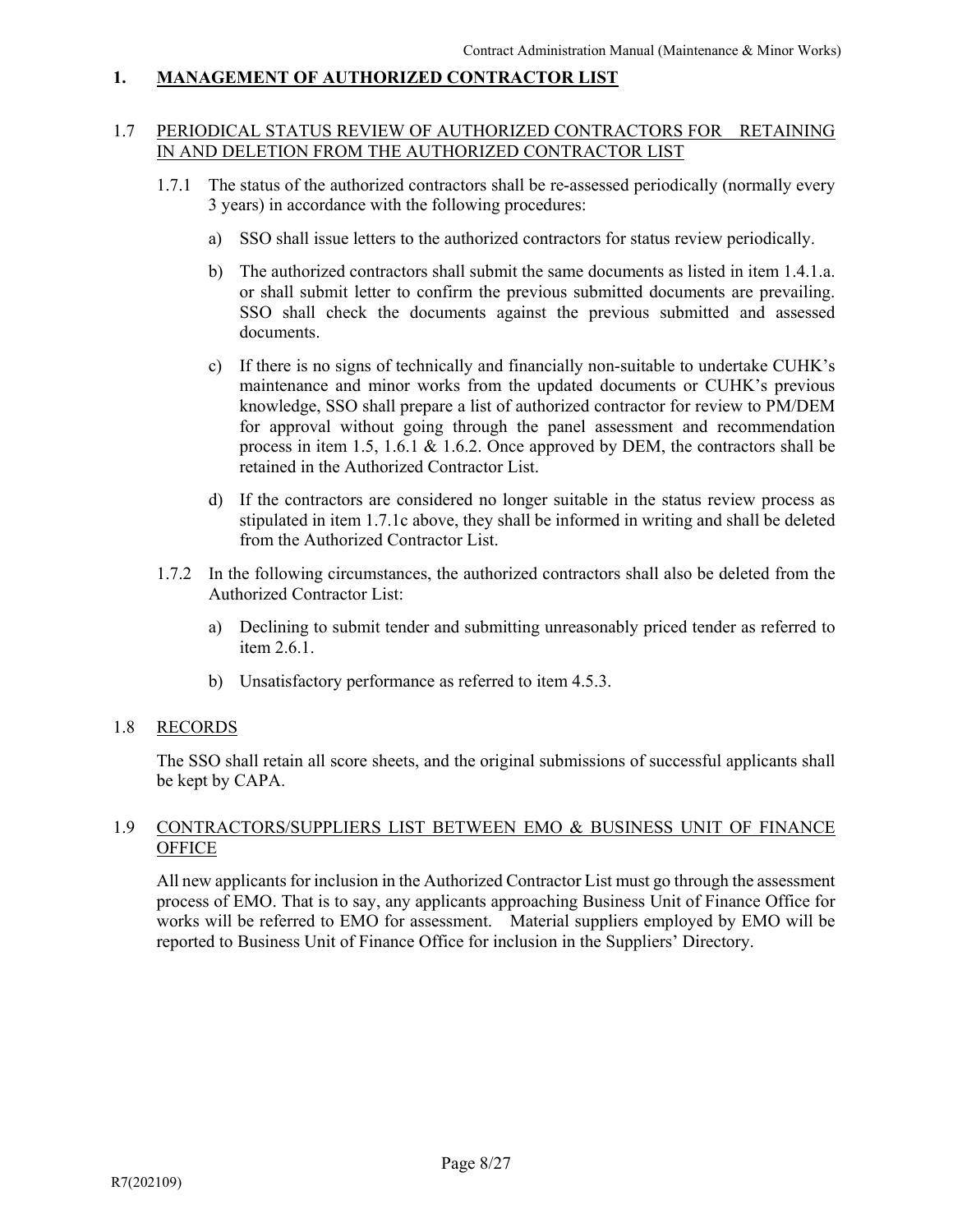# 2.1 PURPOSE

In order to avoid favoritism, a set of procedures have been set up for ordering and tendering.

# 2.2 SCOPE

 This procedure is applicable to the purchase of equipment, goods, furniture, software; general services and consultancy services; and services for construction and engineering works. Quotations/tenders shall be called for all purchases of furniture, equipment, goods and services including maintenance and minor works in accordance with the "University Ordering and Tender Procedures".

# 2.3 THE ORDERING AND TENDER PROCEDURES, AND A QUICK REFERENCE GUIDE

- 2.3.1 For an updated "University Ordering and Tender Procedures", please visit the web of Business Unit
- 2.3.2 Other than the requirements as stated in item 2.3.1 above, a quick reference guide of quotation/tender procedures followed by EMO is set out below:
- 2.3.2 a) Lump Sum Jobs/Purchasing between \$5,001 and \$15,000 (require min. 2 verbal quotations by Sections)

|   | Description                                                                          | Action taken by    |
|---|--------------------------------------------------------------------------------------|--------------------|
|   | Invitation to quote:                                                                 | PM/AM/WS           |
| ٠ | select minimum 2 contractors/suppliers.<br>call the companies within 2 working days. |                    |
|   | Results recorded in form of "Quotation<br>Record Sheet (Quoted by Fax or Verbal)".   |                    |
| 3 | Assess the quotations.                                                               |                    |
| 4 | Recommend for acceptance.                                                            |                    |
|   | Acceptance and approval of quotation.                                                | Section/ Unit Head |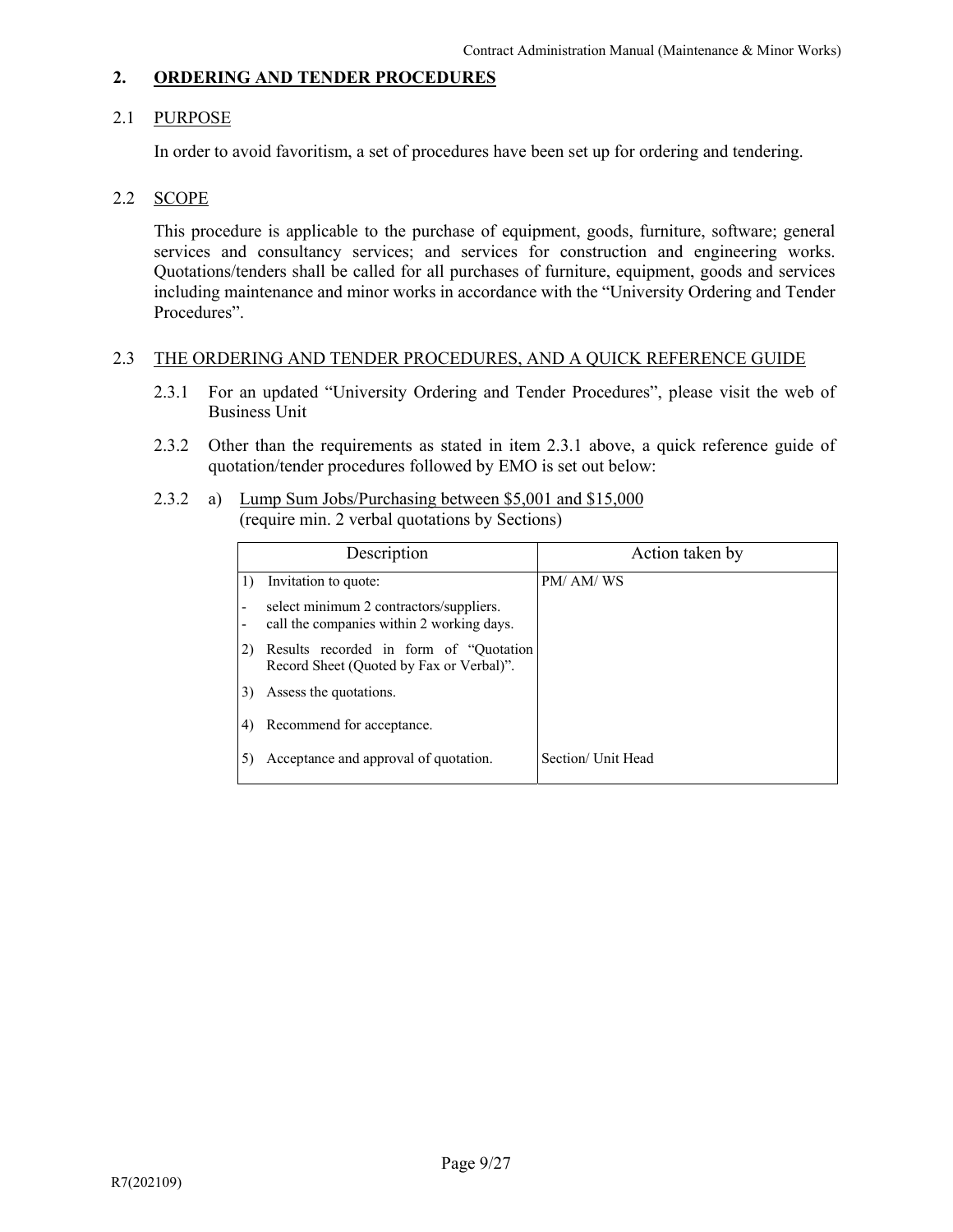# 2.3.2 b) Lump Sum Jobs/Purchasing between \$15,001 and \$30,000 (require min. 2 written quotations by Sections)

|    | Description                                                                                                                                                                                                                                                                                                                                                                           | Action taken by                                                                                                                                                                                                                                                                                                                                                                                                                                        |
|----|---------------------------------------------------------------------------------------------------------------------------------------------------------------------------------------------------------------------------------------------------------------------------------------------------------------------------------------------------------------------------------------|--------------------------------------------------------------------------------------------------------------------------------------------------------------------------------------------------------------------------------------------------------------------------------------------------------------------------------------------------------------------------------------------------------------------------------------------------------|
| 1) | Invitation to quote:<br>select minimum 2 contractors/suppliers.<br>set the deadline on min. 2 to $\sim$ 5 working<br>days after the date of invitation.<br>use the form of "Invitation to Quote and<br>Quotation Form (EMO Sections)",<br>if<br>applicable and request fax reply to the<br>designated fax quotation keeper.<br>"Quotation Record Sheet (Quoted by Fax or<br>Verbal)". | Section representatives issue invitations by e-<br>faxing<br>the<br>full<br>document<br>the<br>to<br>contractors/suppliers with one copy to the<br>quotation keeper. Please ensure the returned<br>quotations will be sent to fax number of<br>designated quotation keeper with a strong<br>message in the cover page.<br>PM/ AM/ WS<br>fill in essential information on the form of Remarks: list of invitation must be endorsed by<br>Section Heads. |
|    | 2) Receipt of quotations.                                                                                                                                                                                                                                                                                                                                                             | Upon receipt of returned quotations, quotation<br>keepers will open a folder (or DMS file) to collect<br>all the quotations including a copy of the<br>invitation. On deadline day, the folder will be<br>returned by e-mail to the section representatives,<br>reporting any late submission found, if any.                                                                                                                                           |
|    | 3) Quotation Summary Report.                                                                                                                                                                                                                                                                                                                                                          | Section representatives fill up the lump-sum<br>figures in the quotation summary report, with<br>remarks for 'late submission' or 'no submission'.<br>This report along with the folder should be e-<br>mailed to the responsible project coordinators for<br>recommendations.                                                                                                                                                                         |
| 4) | Assess the quotations.                                                                                                                                                                                                                                                                                                                                                                | PM/AM/WS                                                                                                                                                                                                                                                                                                                                                                                                                                               |
|    | 5) Recommend for acceptance.                                                                                                                                                                                                                                                                                                                                                          | Project coordinator should make recommendation<br>on their selection, including justifications for<br>special consideration e.g. not the lowest tender<br>being recommended. The signed copy should be<br>sent to section head and DEM/AD for approval.<br>Remaining documentation (folder) can be<br>delivered through e-mail using the quotation<br>number as title of message.                                                                      |
| 6) | Endorse on recommendation for acceptance.                                                                                                                                                                                                                                                                                                                                             | Section/ Unit Head                                                                                                                                                                                                                                                                                                                                                                                                                                     |
|    | 7) Acceptance and approval of quotation.                                                                                                                                                                                                                                                                                                                                              | DEM/AD (where applicable)                                                                                                                                                                                                                                                                                                                                                                                                                              |

# 2.3.2 c) Lump Sum Jobs/Purchasing between \$30,001 and \$80,000 (require min. 3 written quotations by Sections)

 All procedures refer to above section 2.3.2b but to select minimum 3 contractors/suppliers.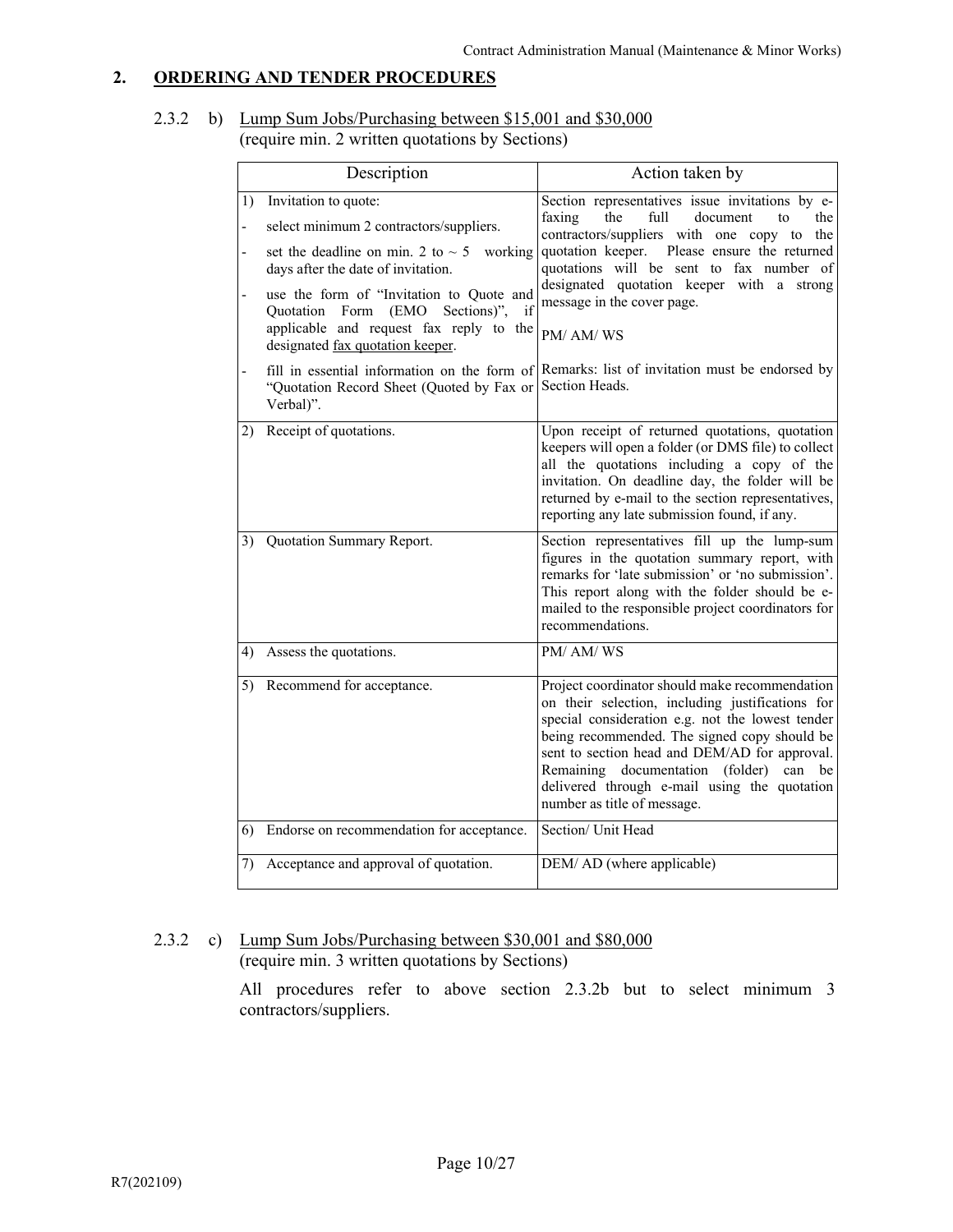2.3.2 d) Lump Sum Jobs/Purchasing between \$80,001 and \$150,000 (Only for urgent case) (require min. 3 written quotations by Sections)

> All procedures refer to above section 2.3.2b but to select minimum 3 contractors/suppliers and to provide justification.

# e) Lump Sum Jobs/Purchasing between \$80,001 and \$150,000

(require min. 3 small tenders by CAPA) [refer to item 2.3.3 for additional requirements where applicable]

|                          | Description                                                                                                                                                                      | Action taken by                                                                                                          |
|--------------------------|----------------------------------------------------------------------------------------------------------------------------------------------------------------------------------|--------------------------------------------------------------------------------------------------------------------------|
| 1)                       | Tender preparation:                                                                                                                                                              | PM/ AM/ WS/ SSO                                                                                                          |
| $\overline{\phantom{0}}$ | prepare full set of tender documents.<br>use the form of "Invitation to Tender and<br>Tender Form (CAPA)".                                                                       | Tenders are requested to be deposited in the<br>Tender Box located at Estates Management<br>Office.                      |
| 2)                       | Select contractors to tender:                                                                                                                                                    | PM/ AM/ WS/ SSO and/or user's suggestion, if                                                                             |
| $\overline{\phantom{0}}$ | select minimum 3 contractors/suppliers.                                                                                                                                          | any.                                                                                                                     |
|                          | after the date of invitation.                                                                                                                                                    | set the deadline on min. 2 to $\sim$ 7 working days (please also refer to item 2.4 below for additional<br>requirements) |
|                          | use the form of "Nomination of Contractors to<br>be Invited to Tender/Quote".                                                                                                    |                                                                                                                          |
|                          | 3) Fax or email to tenderers.<br>(completed with faxed/email records)                                                                                                            | <b>CAPA Unit</b>                                                                                                         |
|                          | 4) Collect the tender submissions from the Small Designated Tender Openers<br>Tender Box in Estates Management Office,<br>open and record in form of "Tender Opening<br>Record". |                                                                                                                          |
|                          | Pass the whole sets of original tender<br>submissions to CAPA Unit.                                                                                                              |                                                                                                                          |
|                          | 5) Make copy of the original tender submissions CAPA Unit<br>and pass to the concerned section together<br>with the original Tender Opening Record.                              |                                                                                                                          |
|                          | Retain<br>and<br>file the<br>original<br>tender<br>submissions.                                                                                                                  |                                                                                                                          |
|                          | 6) Assess and recommend by signing the PM/AM/WS<br>Recommendation for Acceptance box in the<br>Tender Opening Record form to DEM/AD for<br>acceptance of tender.                 |                                                                                                                          |
|                          | (Essential to obtain DEM/AD's approval<br>before commencement of works)                                                                                                          |                                                                                                                          |
| 7)                       | Acceptance and approval of tender.                                                                                                                                               | DEM/AD (where applicable)                                                                                                |
|                          |                                                                                                                                                                                  |                                                                                                                          |

 Remarks: If the price of the selected bid exceeds \$150,000, re-quoting/re-tendering should be arranged in accordance with the procedures in following sections 2.3.2f to 2.3.2h where applicable.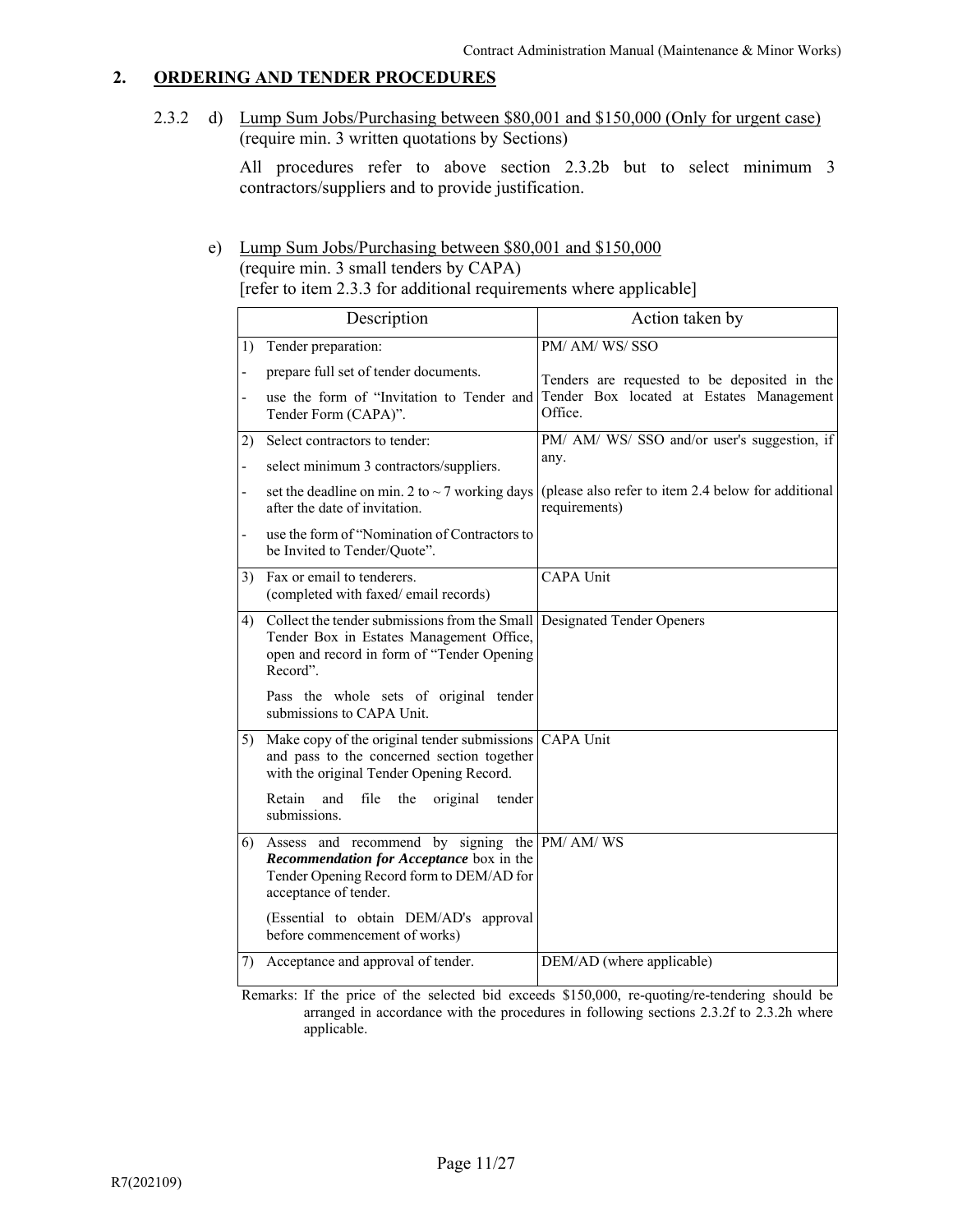2.3.2 f) Term Contracts and Lump Sum Jobs/Purchasing between \$150,001 to \$500,000 (require min. 6 quotations using RFQ dispatched by Business Unit via email) [refer to item 2.3.3 for additional requirements where applicable]

> (Mainly for jobs/purchasing with *simple & firmed scope and fixed working/ delivery period*, otherwise tender procedures in section 2.3.2g should be arranged)

|                          | Request for Quotation (RFQ)                                                                                                                                                           | Action taken by                                                      |
|--------------------------|---------------------------------------------------------------------------------------------------------------------------------------------------------------------------------------|----------------------------------------------------------------------|
|                          | 1) Quotation preparation:                                                                                                                                                             | PM/ AM/ WS/ SSO                                                      |
| $\overline{a}$           | prepare full set of quotation documents.                                                                                                                                              |                                                                      |
|                          | use the form of "Request for Quotation (RFQ)".                                                                                                                                        |                                                                      |
| 2)                       | Select contractors to quote:                                                                                                                                                          | PM/ AM/ WS/ SSO and/or user's                                        |
|                          | select minimum 6 contractors/suppliers.                                                                                                                                               | suggestion, if any.                                                  |
| $\overline{\phantom{0}}$ | set the deadline on min. 5 working days after the date<br>of invitation.                                                                                                              | (please also refer to item 2.4 below for<br>additional requirements) |
| $\overline{a}$           | use the form of "Nomination of Contractors to be<br>Invited to Tender/Quote".                                                                                                         |                                                                      |
| 3)                       | Submit the RFQ with "Notification of Request for CAPA Unit<br>Quotation" by email/ hand/ internal mail to Business<br>Unit for their dispatch of the invitation via email.            |                                                                      |
|                          | (All quotations for equipment/ furniture/ goods will be<br>posted on the CUHK Tendering System by Business<br>Unit for public tendering.)                                             |                                                                      |
|                          | 4) Open the quotation submissions received via email, Business Unit<br>record in "RFQ Record" and forward to CAPA Unit.                                                               |                                                                      |
|                          | 5) Forward the quotation submissions and the opening to $ $ SSO<br>the concerned section by email.                                                                                    |                                                                      |
|                          | 6) Assess and recommend for acceptance of quotation PM/AM/SSO<br>with justification where necessary.                                                                                  |                                                                      |
|                          | In cases of recommendation for re-quoting or<br>cancellation, the approved "RFQ Record" should also<br>be returned to Business Unit with reason(s).                                   |                                                                      |
|                          | 7) Submit the "RFQ Record" (with justification where SSO<br>necessary) together with the quotation submissions to<br>PM for endorsement and to DEM/AD for acceptance<br>of quotation. |                                                                      |
|                          | 8) Acceptance and approval of quotation.                                                                                                                                              | DEM/AD (where applicable)                                            |
|                          | 9) Notify and pass the approved documents to PM/AM/<br>WS upon approval for their creation of Works Order<br>as supporting documents for submission to Business<br>Unit.              | <b>CAPA Unit</b>                                                     |
|                          | 10) Retain and file the whole quotation documents with CAPA Unit<br>correspondence.                                                                                                   |                                                                      |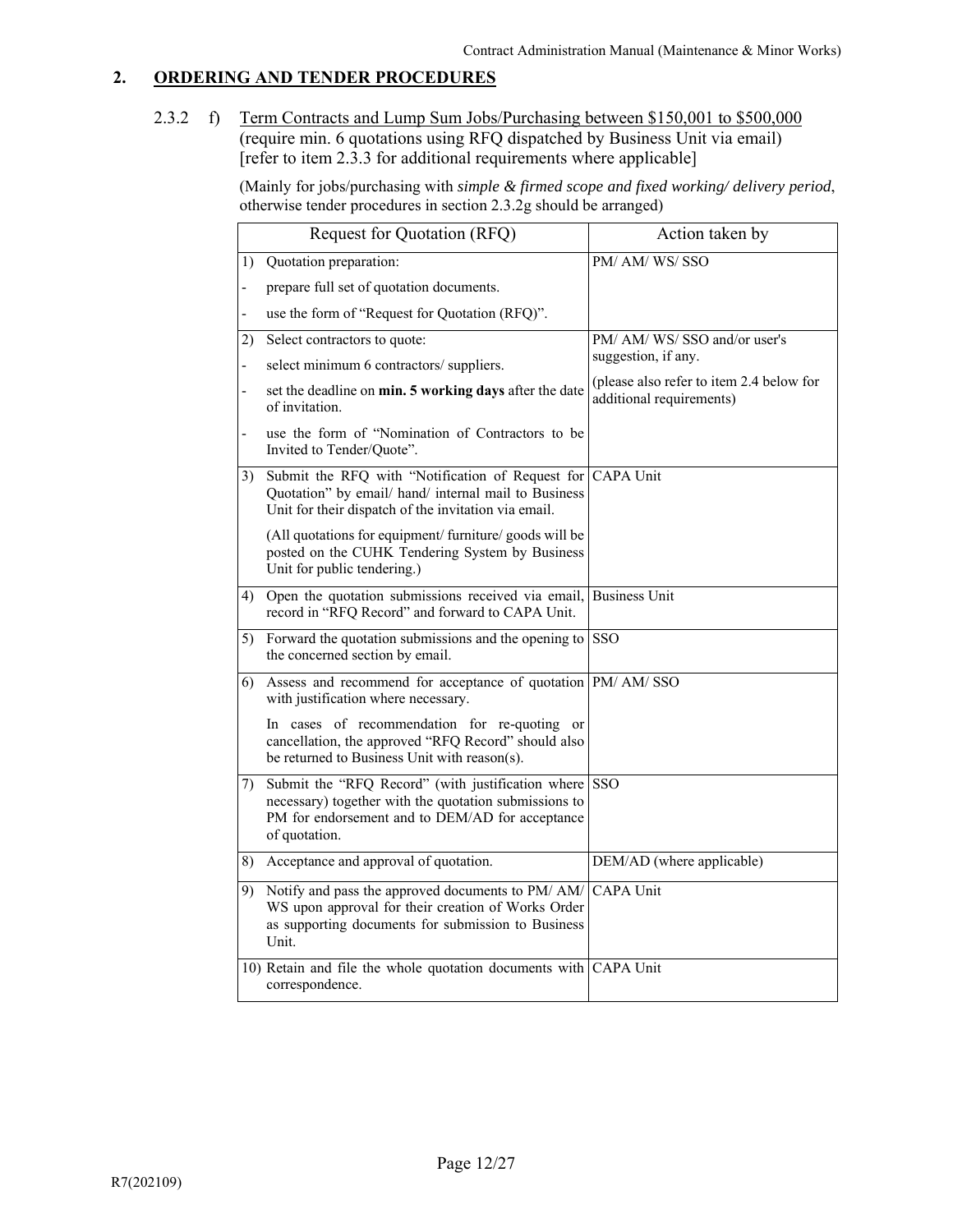2.3.2 g) Term Contracts and Lump Sum Jobs/Purchasing above \$500,000 but below Open Tender Thresholds

(require min. 6 tenders using Invitation to Tender and Tender Form dispatched by Business Unit by mail)

[refer to item 2.3.3 for additional requirements where applicable]

(Also applicable for jobs/purchasing between \$150,001 to \$500,000 for cases other than those with simple & firmed scope and fixed working/ delivery period under section 2.3.2f, i.e. for cases with foreseeable changes in/ more complicated scope, sectional completion, and/or needs for using standard contract terms for construction and engineering works)

|                | Description                                                                                                                                                                    | Action taken by                                                      |
|----------------|--------------------------------------------------------------------------------------------------------------------------------------------------------------------------------|----------------------------------------------------------------------|
|                | 1) Tender preparation:                                                                                                                                                         | PM/ AM/ WS/ SSO                                                      |
|                | prepare full set of tender documents.                                                                                                                                          | Tenders are requested to be deposited in                             |
|                | use the form of "Invitation to Tender and Tender<br>Form".                                                                                                                     | Tender Box located at Business Unit,<br>Finance Office.              |
| 2)             | Select contractors to tender:                                                                                                                                                  | PM/ AM/ WS/ SSO and/or user's                                        |
| $\overline{a}$ | select minimum 6 contractors/suppliers.                                                                                                                                        | suggestion, if any.                                                  |
| $\frac{1}{2}$  | set the deadline on min. 10 working days after the date<br>of invitation.                                                                                                      | (please also refer to item 2.4 below for<br>additional requirements) |
|                | use the form of "Nomination of Contractors to be<br>Invited to Tender/Quote".                                                                                                  |                                                                      |
|                | 3) Prepare copies of Tender Documents and unsealed CAPA Unit<br>packing with labels.                                                                                           |                                                                      |
| 4)             | Submit the tender with "Notification of Tenders CAPA Unit<br>Requested" by hand/internal mail to Business Unit for<br>their dispatch of the invitation by mail.                |                                                                      |
|                | (All tenders for equipment/ furniture/ goods will be<br>posted on the CUHK Tendering System by Business<br>Unit for public tendering.)                                         |                                                                      |
|                | 5) Open the tender submissions received in the Tender Business Unit<br>Box, record in "Notification of Tender Received (Part<br>I)" and forward to CAPA Unit.                  |                                                                      |
|                | 6) Forward the tender submissions and the opening to the $ $ SSO<br>concerned section by email.                                                                                |                                                                      |
|                | 7) Assess and recommend for acceptance of tender with PM/AM/SSO<br>justification/tender report where necessary.                                                                |                                                                      |
|                | In cases of recommendation for re-tendering or<br>cancellation, the endorsed tender recommendation<br>(Part II) should also be returned to Business Unit with<br>$reason(s)$ . |                                                                      |
| 8)             | Submit the tender recommendation (Part II) (with SSO<br>justification where necessary) to DEM/AD for<br>endorsement.                                                           |                                                                      |
|                | 9) Endorsement of the tender recommendation (Part II).                                                                                                                         | DEM/ AD (where applicable)                                           |
|                | 10) Submit the tender recommendation (Part II) (with CAPA Unit<br>justification where necessary) to Tender Board (c/o<br>Business Unit) for approval.                          |                                                                      |
|                | 11) Notify<br>forward<br>and<br>the<br>approved<br>tender<br>recommendation (Part III) to PM/ AM/ WS by email<br>upon approval from Tender Board.                              | CAPA Unit                                                            |
|                | 12) Retain and file the whole tender documents with<br>correspondence.                                                                                                         | CAPA Unit                                                            |
|                |                                                                                                                                                                                |                                                                      |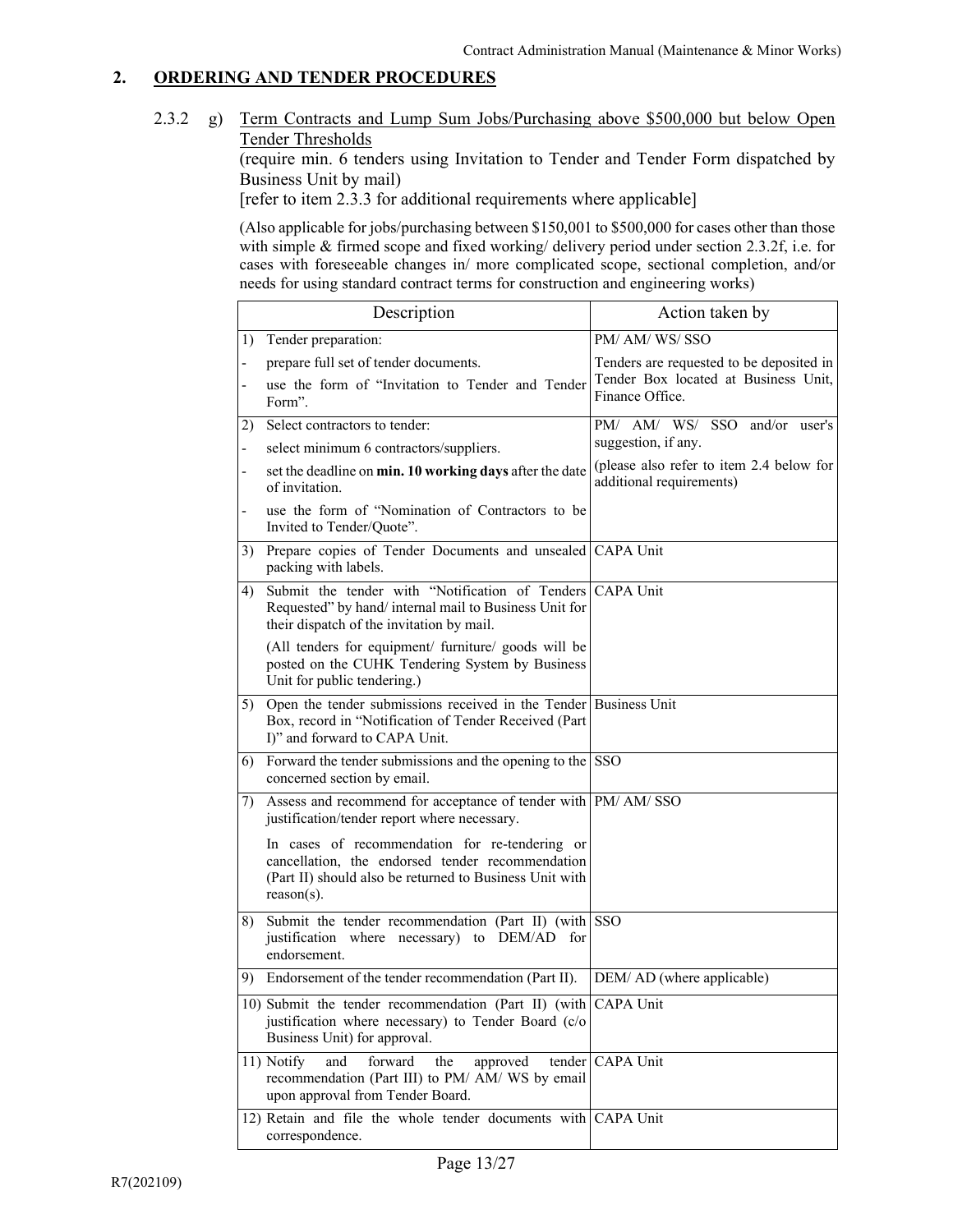2.3.2 h) Term Contracts and Lump Sum Jobs/Purchasing above Open Tender Thresholds (require open tenders by Business Unit) [refer to item 2.3.3 for additional requirements where applicable]

> All tenders above the following open tender thresholds will be posted on the CUHK Tendering System for public tendering unless prior approval is granted by Tender Board:

- 1. General services: above \$1.4M
- 2. Consultancy services: above \$3M
- 3. Services for construction and engineering works: above \$5M

|    | Description                                                                                                                                                                           | Action taken by |
|----|---------------------------------------------------------------------------------------------------------------------------------------------------------------------------------------|-----------------|
|    | to 2) same as item $2.3.2g$                                                                                                                                                           |                 |
| 3) | Submit the tender with "Notification of CAPA Unit"<br>Tenders Requested" by hand/ internal mail<br>to Business Unit for posting on the CUHK<br>Tendering System for public tendering. |                 |
| 4) | Notify the nominated tenderers using CAPA Unit<br>"Notification of Tender Invitation" by fax<br>after posting of open tender invitation by<br><b>Business Unit.</b>                   |                 |
|    | to 12) same as item $2.3.2g$ .                                                                                                                                                        |                 |

 2.3.3 Forms and procedures relating to depositing, opening and approval by authority of quotations/ tenders are described below : [in addition to the items  $2.3.2f$ ,  $2.3.2g$  and  $2.3.2h$ ]

|  |  | Forms, Depositing, Opening and Approval by Authority of Quotations/ Tenders |
|--|--|-----------------------------------------------------------------------------|
|  |  |                                                                             |

|                                                         | 2.3.2f Cost b/w \$150,001 & \$500,000<br><b>RFO</b> | 2.3.2g & 2.3.2h Cost above \$500,000<br><b>Invitation to Tender and Tender Form</b>                                                                                                                                                                                                                       |
|---------------------------------------------------------|-----------------------------------------------------|-----------------------------------------------------------------------------------------------------------------------------------------------------------------------------------------------------------------------------------------------------------------------------------------------------------|
| <b>Forms</b> to<br>be used                              | Use "Request for Quotation (RFQ)".                  | Use "Invitation to Tender and Tender Form" w/<br>comprehensive tender documents comprising:<br>(a) conditions of tender;<br>(b) Form of Tender;<br>(c) conditions of contract;<br>(d) specifications;<br>(e) Schedule of Rates;<br>drawings; etc. where necessary.<br>(f)                                 |
| <b>Submission</b><br>of<br>Quotation/<br><b>Tenders</b> | email account.                                      | Send by email to Business Unit's designated Deposit in Tender Box located at Business Unit,<br>Finance Office.                                                                                                                                                                                            |
| <b>Opening and</b><br><b>Recording</b>                  | and recorded in "RFQ Record".                       | Submissions to be opened at $10:00$ a.m. on Submissions to be opened at 2:30 p.m.on working<br>working days by Tender Board's representatives days every Tuesday and Thursday by Tender<br>Board's representatives and recorded<br>$\overline{\text{in}}$<br>"Notification of Tenders Received (Part I)". |
| Approval                                                | DEM/AD (where applicable)                           | (a) Cost \$150,001 - \$500,000 (straight forward<br>cases), by Tender Board's delegates.<br>(b) Others or cost above \$500,000, by Tender<br>Board.                                                                                                                                                       |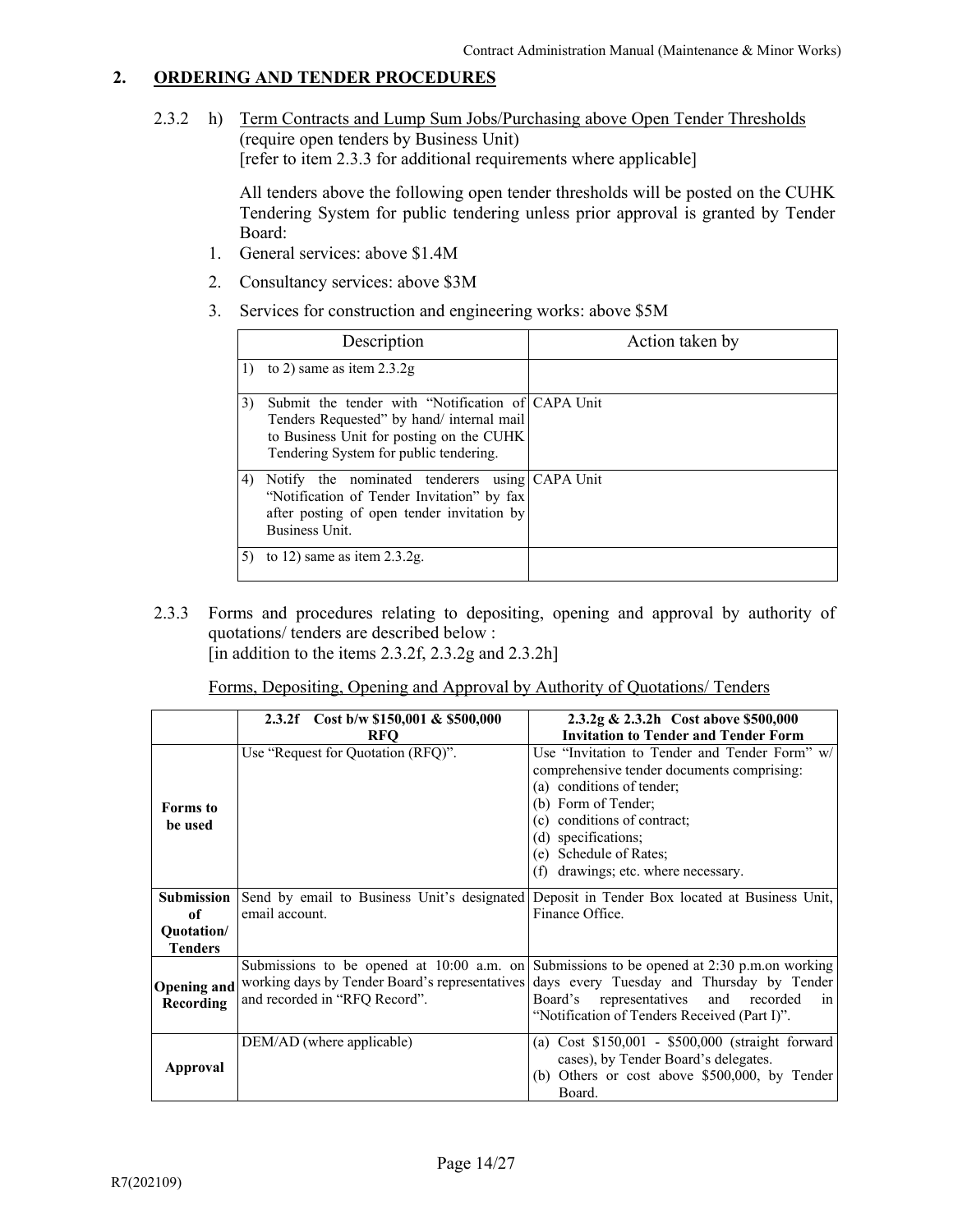# 2.3.3 a) Procedures

- 1) Get the "Nomination of Contractors to be Invited to Tender/Quote" and "Invitation to Tender and Tender Form (CAPA)"/ "Request for Quotation (RFQ)"/ "Invitation to Tender and Tender Form" from ISO Web-site of EMO.
- 2) Prepare quotation/tender documents for dispatching.
- 3) For normal cases, the tendering period would be min. 10 working days. When a tender addendum is needed, the tender should not be closed less than 5 working days after the tender addendum is issued, and that all bidders, should be given the addendum.

For exceptional cases, it might provide reason and then request the Secretary of Tender Board for speeding up the process. If such requests are approved, justifications should be recorded properly for future review.

- 4) Equal opportunities should be given to all bidders in site visit arrangement.
- 5) Vet the quotation / tender when received from CAPA Unit.
	- i) It is prohibited to disclose the tender results before Tender Board's approval.
	- ii) After a tender is opened, all supplementary offers including price reduction would not be accepted for the purpose of comparison. In addition, the price clarification practice of EMO would not involve any price negotiations.
	- iii) After Tender Board's approval of tender, price reduction offered by the lowest bidder can be accepted.
	- iv) Upon instruction or approval from Tender Board, EMO can have price negotiations with successful bidder. The outcomes of price negotiation should also be reported to Tender Board. But such negotiations should not be made a regular feature.
- 6) DEM/AD/SSO will arrange for:
	- i) endorsement by Tender Board's delegates of quotations/ tenders between \$150,001 - \$500,000 (straight forward cases) and
	- ii) approval by Tender Board of the other tenders.

[Category i] will take 1-3 working day; [Category ii] will take  $10 - 15$  working days on Tender Boards meeting. But speedy approval by e-vote can be arranged only for urgent tenders under very special circumstance.

- 7) CAPA will inform the PM/AM/WS to proceed the work as soon as tenders and budget allocation are approved.
- 8) The DEM will award the contract to the successful contractor on behalf of the University.

# 2.4 POLICY FOR ROTATION AND RECORD

EMO maintains Authorized Contractor List for maintenance and minor works.

2.4.1 Rotation System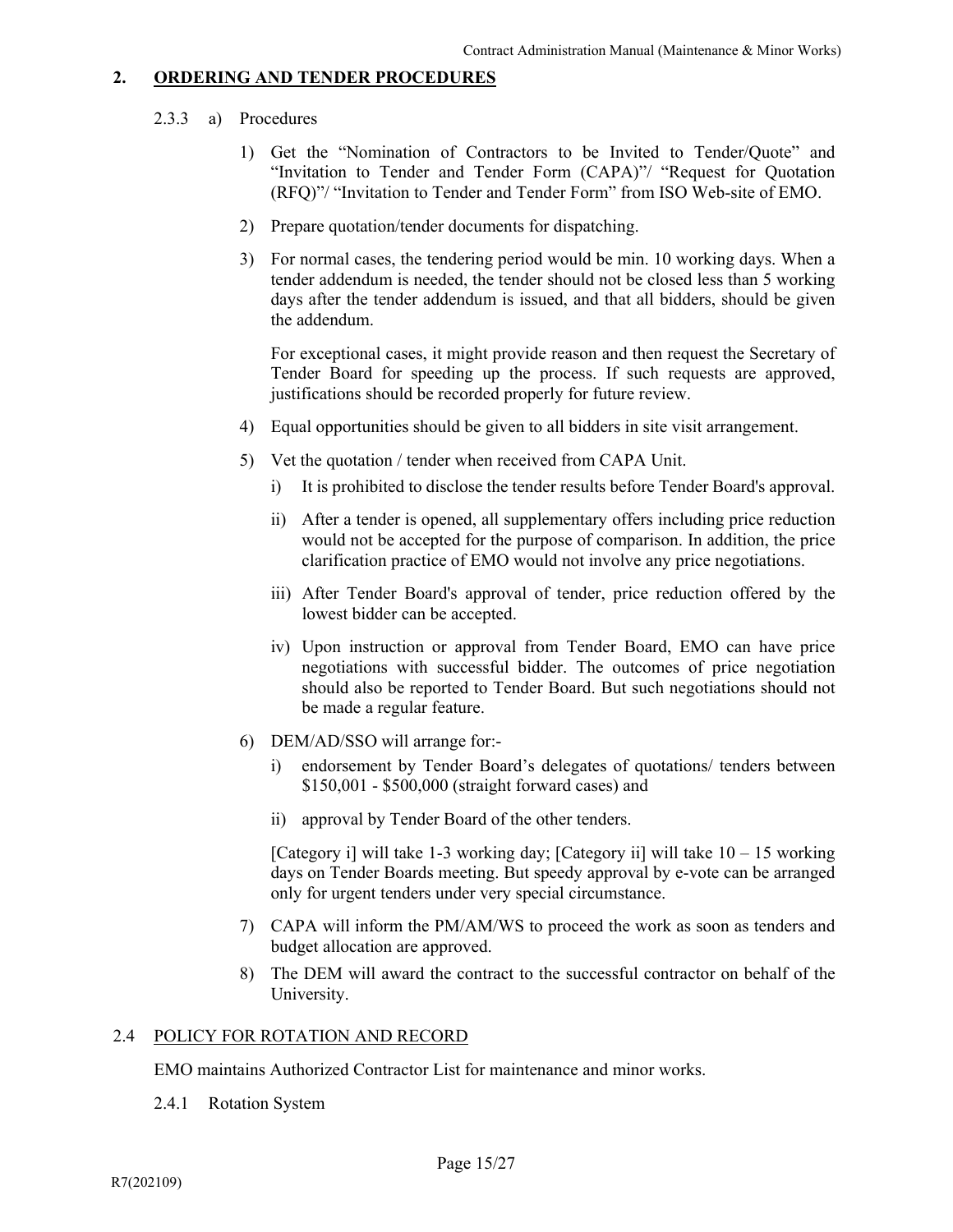In order to provide a fair chance to contractors on EMO Authorized Contractor List to bid, a rotation system is adopted to select contractors for quotation/tender, and records of quotation/tender invitations are maintained to keep track of the frequency of each contractor invited to bid for jobs.

For jobs/purchasing of  $cost$  > \$80,000, the SSO shall by rotation select the contractors from the Authorized Contractor List for quotation/tender. To maintain and enhance the competiveness, DEM/ his delegates may nominate no more than 3 contractors from/ outside EMO Authorized Contractor List to be included in the list. As such, SSO shall by rotation select at least 3 contractors from the Authorized Contractor List on top of the nomination by others and the ratio of contractors selected by SSO to contractors selected by others should be no less than 2:1.

 For quotations/tenders going through Business Unit of Finance Office, the Senior Finance Manager may expand the short-list of selected contractors/suppliers endorsed by DEM when necessary by including suppliers from the Suppliers' Directory.

2.4.2 Number of Quoter/Tenderer

 In order to reduce the risk of bid rigging, minimum six quoters/tenderers (contractors or suppliers) will be invited to bid for any contract with estimate value  $> $150,000$ , unless for specialist trades that are not possible to do so.

# 2.5 SELECTION RECORD

 A standard pro-forma "Rotation Record for Tendering" for various categories of works is prepared to record each tender exercise conducted above. The record indicates the number of times of tendering by each contractor.

The SSO shall forward the record for tendering to DEM for review regularly.

# 2.6 RECORDS OF TENDER SUBMISSION

 The tender results should be noted on the record sheets mentioned in item 2.5 above (rotation record for tendering) with the following indications :

- Mark  $Y'$  denoting submitting tender;
- Mark  $Y(L)$ ' denoting submitting late tender;
- Mark  $U'$  denoting unable to offer with explanation;
- Mark 'N'  $-$  denoting no submission;
- Mark 'S'  $-$  denoting successful bid;
- Mark '#' denoting tenderers added by Business Unit; and
- Mark '##' denoting suspended by EMO.

Actions against irregularities of contractors.

2.6.1 *For those declining to submit tender and submitting unreasonably priced tender:* 

Warning letter will be sent to the contractors either declining to submit tender or submitting unreasonably priced tender in a total number of more than 50% of that being invited in ONE financial year.

Contractors fail to improve in the next financial year will be reported to Tender Board for removal from the Authorized Contractor List.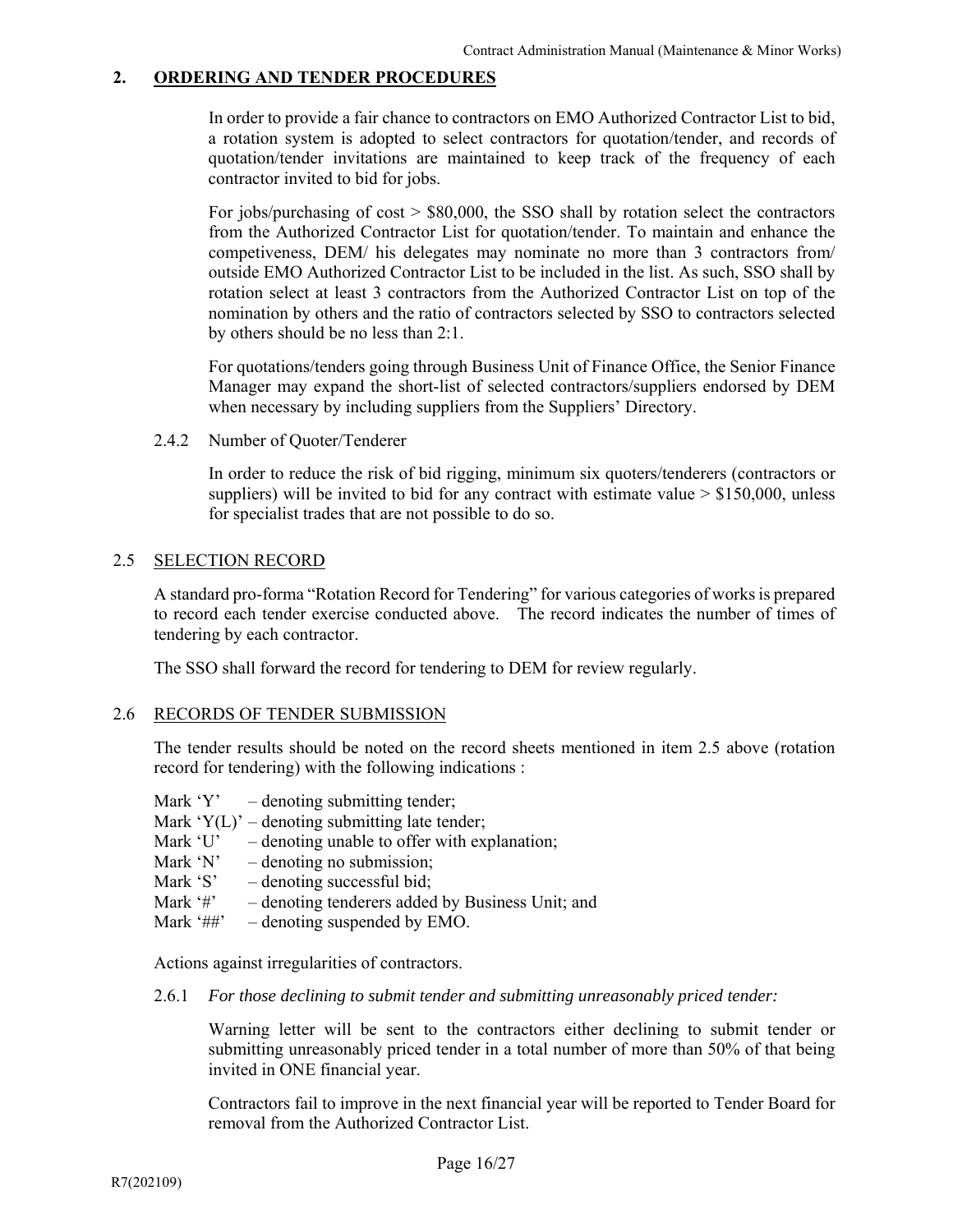- 2.6.2 *For those with any conviction under the Employment Ordinance, the Factories and Industrial Undertakings Ordinance, the Immigration Ordinance, the Public Health and Municipal Services Ordinance, Occupational Safety and Health Ordinance, and/or all other relevant statutory requirements as required under the law:* 
	- a) For contractors who have not entered into a term contract with the University, any conviction under the above-mentioned statutory requirements would automatically lead to suspension of their tendering for (or providing) service to the University for two years.
	- b) For contractors with a term contract with the University, depends on its nature and seriousness, may automatically result in suspension/termination of contract and removal from EMO's Authorized Contractor List.
	- c) Tender documents should include a note to ask prospective tenderers to declare, where appropriate, their conviction records under the above-mentioned statutory requirements in the immediate past two years. Failure to make such a declaration may result in the cancellation of the awarded contract.

# **3. MANAGEMENT OF TERM CONTRACTS**

# 3.1 PURPOSE

The purpose of this Section is to define the procedures for managing the term contract works :

- 3.1.1 providing guidelines for works that should be allocated to term contractors;
- 3.1.2 specifying scope of works and completion date on issuance of each works order.

# 3.2 SCOPE

 These procedures are applicable to all term contract works inclusive of but not limited to the following :

- 3.2.1 Alteration Works
- 3.2.2 Building Façade Inspection, Repairing and Repainting Works
- 3.2.3 External Works
- 3.2.4 Minor Electrical Works
- 3.2.5 Fire Services Installation
- 3.2.6 Minor Plumbing and Drainage Works
- 3.2.7 Tree Felling Works
- 3.2.8 Tree Pruning Works

# 3.3 APPOINTMENT OF TERM CONTRACTORS

 Term Contractors are appointed through tendering. The procedure for tendering is detailed in the section of "University Ordering and Tender Procedures" (section 2.3) above.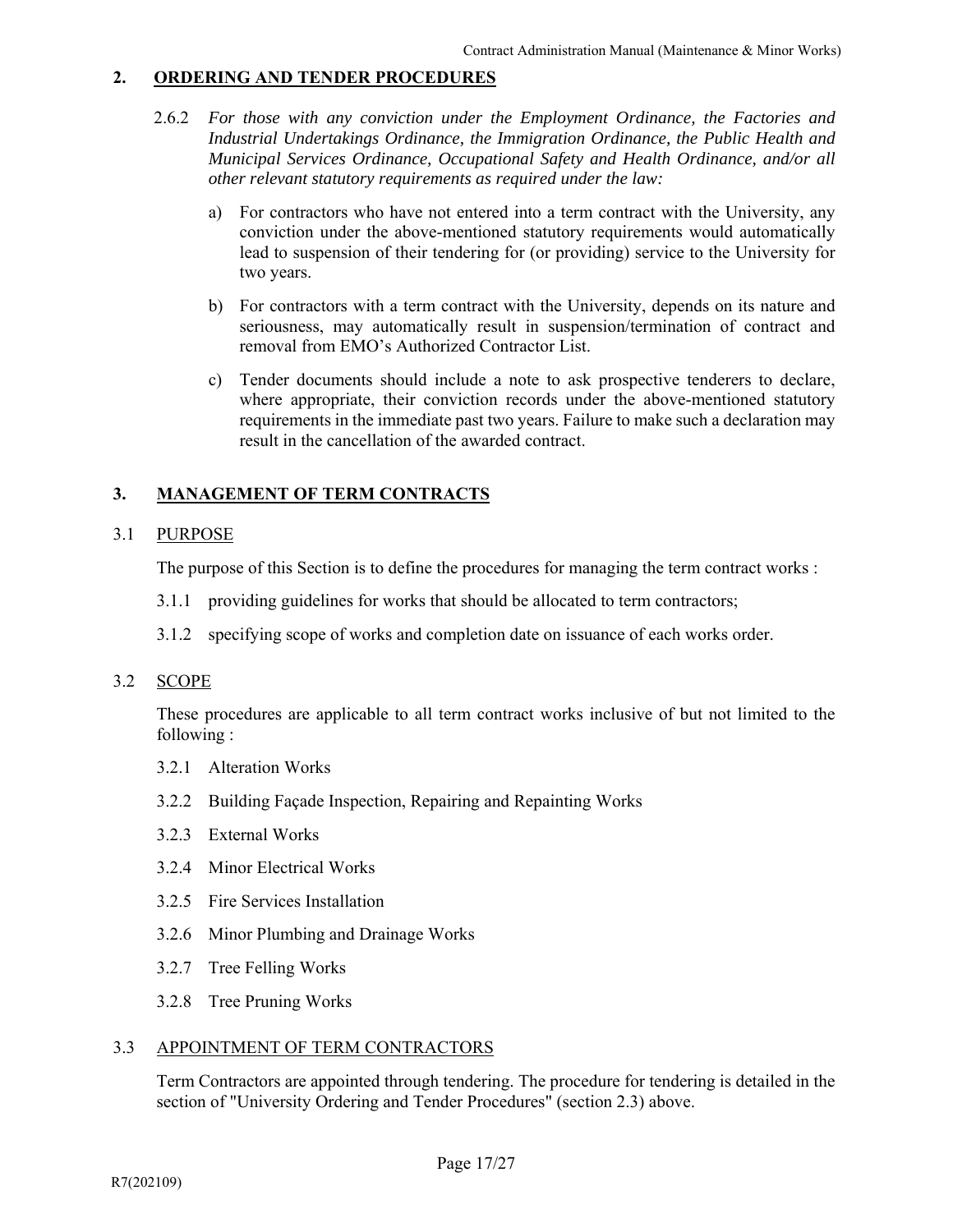# **3. MANAGEMENT OF TERM CONTRACTS**

#### 3.3.1 Contract Terms and Conditions

 All term contracts are of one year or two years duration and are re-measurement contracts based on schedule of rates. The contract conditions normally specify the Liquidated Damages applicable to those Works Order [WO] in which the completion date is specified), Defects Liability Period (6 to 12 months for each WO), Retention Money (5% of the cost of each WO to be released upon issuance of Making Good Defects Certificate after expiry of the Defects Liability Period), payment method (on completion of each WO) etc., and each contract includes a prevention of bribery clause. Contract terms may be extended for one year subject to approval of Tender Board.

3.3.2 Appointment of Term Contractors

 Term contractors are appointed through tendering. SSO is responsible for selection of tenderers from the Authorized Contractor List. The short-list endorsed by the DEM is forwarded to Business Unit. The Senior Finance Manager may expand the short-list when necessary by including tenderers from the Suppliers' Directory. Tenders are placed in the tender box at the Business Unit and opened by representatives of the Tender Board. Tender documents are passed to the PM concerned and SSO for evaluation before a recommendation is made to the DEM. The DEM then seeks Tender Board's approval of acceptance of the recommended tender. The DEM awards the contract to the successful contractor on behalf of the University.

# 3.4 QUICK REFERENCE GUIDE FOR JOB ALLOCATION

3.4.1 Estimated Cost under \$150,000 for all categories

 The works can be offered to the term contractor normally if more than 70% of the works are covered by fixed term rate. The special rate (star rate) items should be brought to the attention of the SSO for assessment immediately.

 3.4.2 Estimated Cost \$150,000 - \$999,999 for all categories except Category C \$150,000 - \$1,499,999 for Category C

 The works can be offered to the term contractor or issue lump sum tenders. The term contractor may also be invited to tender according to the rotation method.

3.4.3 Estimated Cost  $\geq$  \$1,000,000 for all categories except Category C  $\geq$  \$1,500,000 for Category C

 All works with such contract sum should be tendered. The term contractor will also be invited to tender.

# 3.5 REQUIREMENTS OF WORKS ORDERS

 3.5.1 A standard "Works Order" form is provided for PM/AM/WS to issue works instruction to the contractor to undertake the works. Hence, every formal instruction given for each job shall have some contractual basis and where pertinent, reference to the appropriate Clause in the Conditions of Contract/Specification shall be given on the standard works order form.

 The following basic contractual requirements for each works order must be clearly indicated on the works order :

 a) The scope of works, itemized details of contract works; if additional works are required thereafter a variation orders shall be given.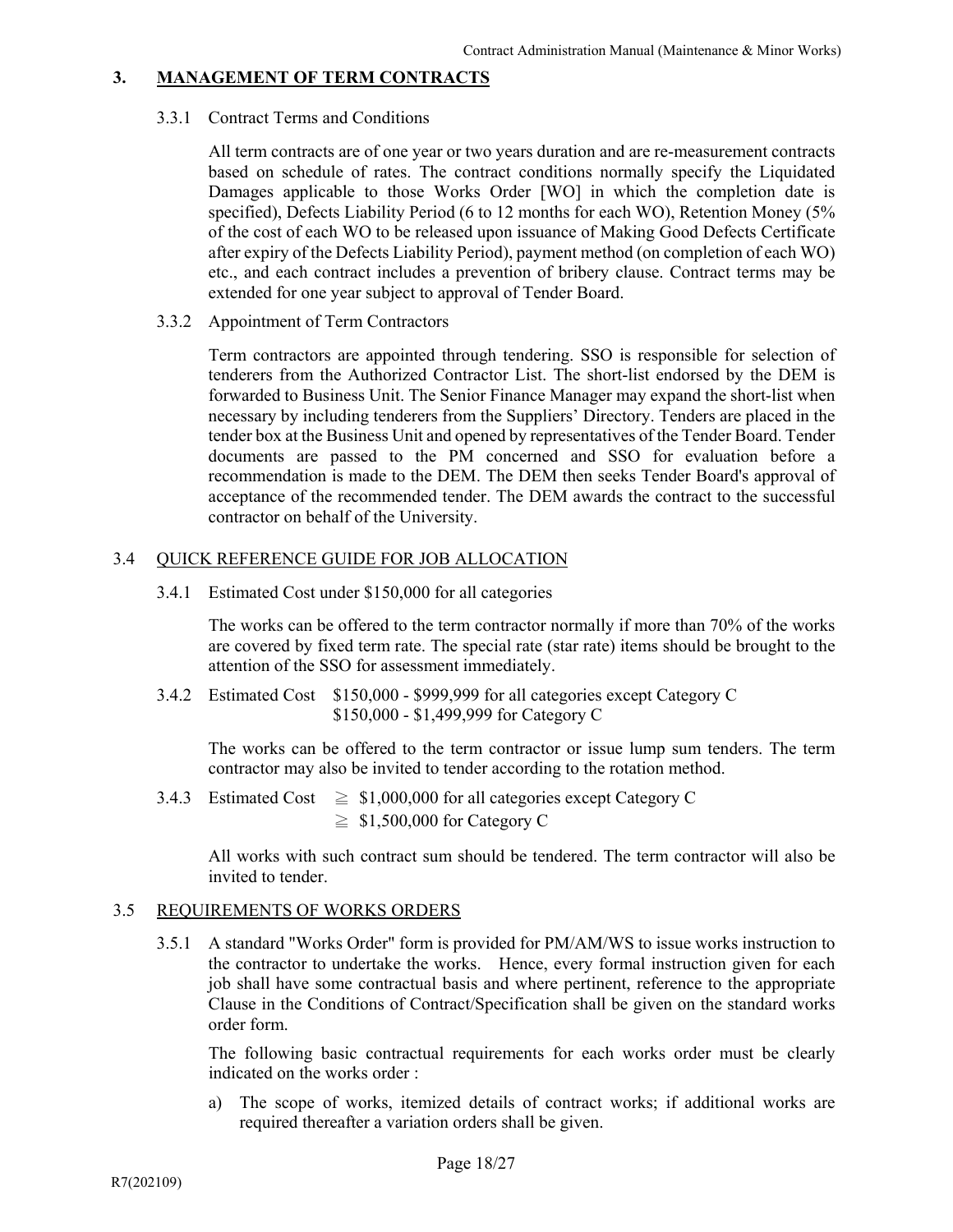# **3. MANAGEMENT OF TERM CONTRACTS**

- b) The contract period for each works order, if applicable.
- c) Date for Commencement and Completion where necessary. Normally, the Date for Commencement shall be 7 days from the date of the Works Order. The contractor shall thereupon begin the works, and complete it on or before the Date for Completion.
- 3.5.2 If the contractor fails to complete the works by the Date for Completion stated in the works order or within any extended time granted, then the contractor shall pay to the University a sum calculated at the rate stated in the Contract Conditions as Liquidated and Ascertained Damages for the period during which the works shall so remain or have remained incomplete, and the University may deduct such sum from any monies due or to become due to the contractor under the Contract.

# 3.6 STAR RATE ASSESSMENT

 All unit rates or lump sum items not covered by contract rates are considered as star rates. Star Rates are considered acceptable if the rates are :

- 3.6.1 Equal to or close to ( $\leq$  10%) rate previously employed in other lump sum contract.
- 3.6.2 Supporting documents like quotations and invoices from suppliers.
- 3.6.3 Competitive with the quotations from alternative contractors and market price.
- 3.6.4 A built-up rate which can be assessed by labour costs, raw materials cost and preliminaries plus reasonable overheads and profit, but no major special material involved (special material cost  $\leq$  30% of lump sum price).

 If the star rate cannot be assessed and approved by the above methods, a negotiation may be made and the final unit rate to be approved by the DEM in writing. Otherwise, the star rate item must be taken out for tendering.

# **4. PERFORMANCE EVALUATION**

# 4.1 PURPOSE

 A reporting system of contractor's performance is established and maintained to ensure that appropriate action is taken when Contractor's performance becomes unsatisfactory and to provide a record for assessing the Contractors for future works.

 The report system is a proactive means of highlighting areas of weakness in a Contractor's performance for prompt rectification to ensure the best overall benefit to the University.

# 4.2 SCOPE

 To establish the procedures for regular performance reporting of the Contractors working on the University's maintenance and minor works.

# 4.3 DEFINITIONS OF REPORTS

4.3.1 Contractor Performance Report by EMO Staff

 The performance of the contractor is evaluated after completion of each contract/works order where the contract value is  $\ge$  \$50,000.00.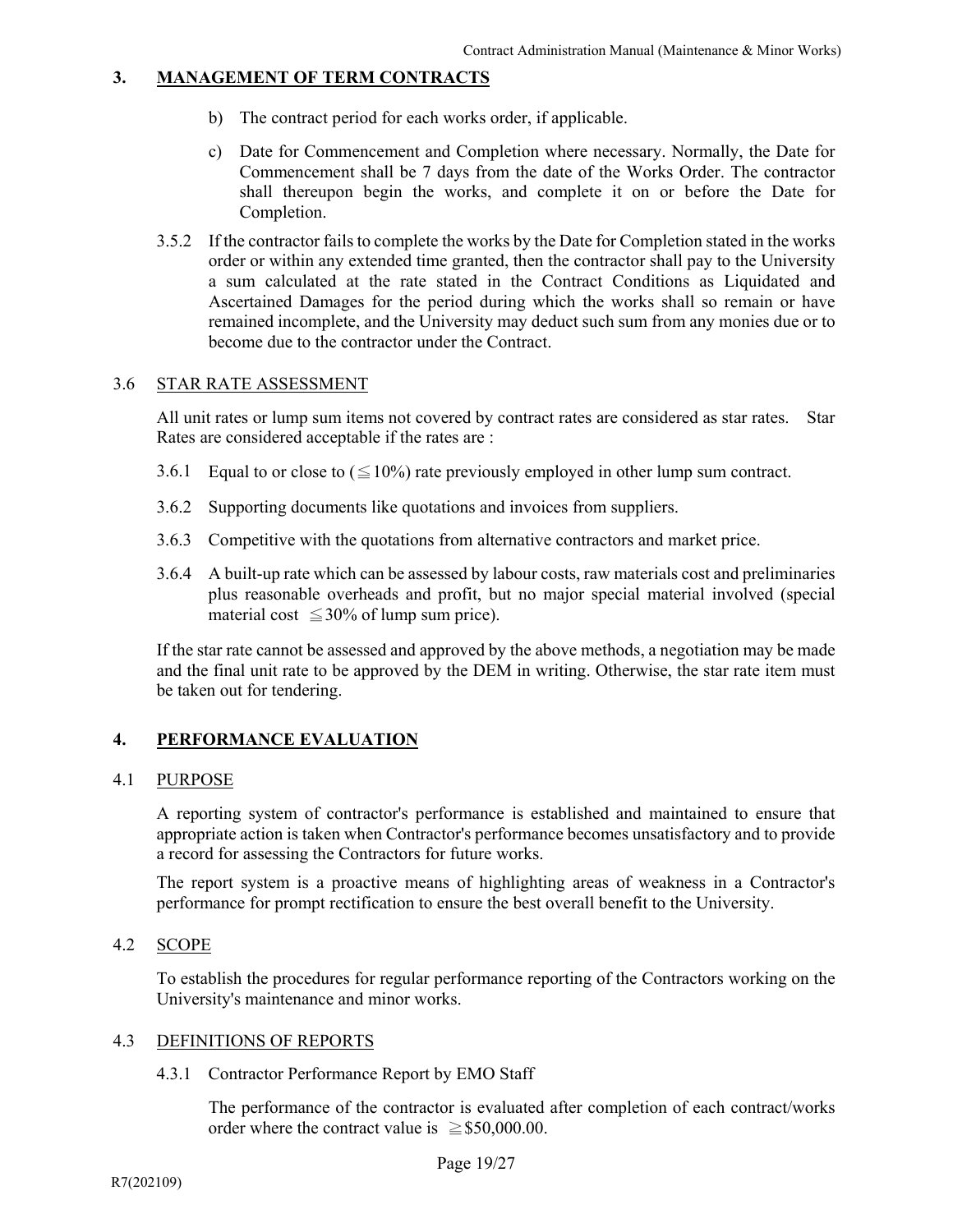4.3.2 Project Performance Assessment by User

 The contractor performance in users projects is evaluated by the user departments though the Project Performance Assessment where the project cost is  $\geq$  \$50,000. Users are invited to rate the overall performance of the project including EMO performance and the contractors performance. The user's comments that describe the contractor performance will be counted as a reference of the final grading of the Contractor Performance Assessment.

# 4.4 RESPONSIBILITIES OF EMO OFFICERS

Following are the roles EMO officers have to play :

- 4.4.1 PM/AM/WS/SA are responsible for :
	- a) preparing and submitting the online Contractor Perfomance Assessment Form to DEM/AD/designated project co-ordinator on each contract/works order (refer to item 4.3.1 above);
	- b) determining the "Grading" on the Contractor's Performance Report;
	- c) assessment of the Contractor's performance;
	- d) consulting with the relevant PM/AM/WS/SA for an assessment of the Contractor's performance in respect of any contracts/works orders in which the Contractor has had an involvement, if required;
	- e) consulting with Safety Officer on the Contractor's safety performance, if required; and

Designated Project Co-ordinator/PM/AM/WS/SA are responsible for :

- f) issuing a standard proforma of Project Performance Assessment Form to the user department (refer to item 4.3.2 above) along with the budget allocation form.
- 4.4.2 AD

Shall take appropriate action to deal with contractors with unsatisfactory performance.

4.4.3 Designated Project Co-ordinator / SSO

Designated Project Co-ordinator is responsible for:

- a) maintaining a record of all Performance Reports;
- b) summarizing and assessing all performance reports and giving an overall grading/marks for each contractor every six months.

SSO is responsible for conveying the results of assessment to Business Unit for reference.

# 4.5 PROCEDURE

4.5.1 Performance Reporting Frequency

 Each PM/AM/WS/SA is responsible for running the Contract/works order and shall ensure that a performance assessment is made upon completion of each Contract/works order, for each Contractor of the corresponding Contract/works order.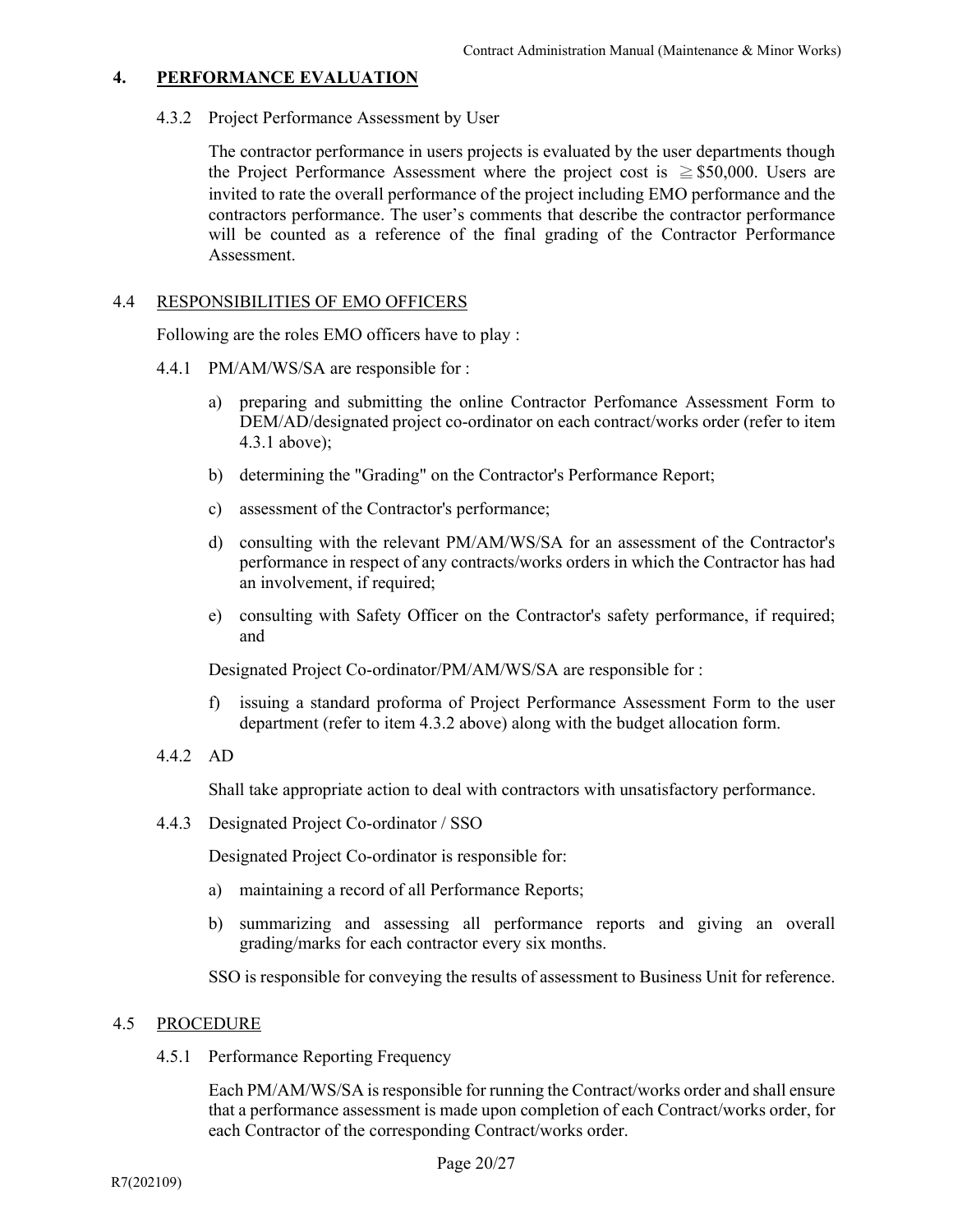4.5.2 Performance Reporting Procedure

 The PM/AM/WS/SA shall initiate the Performance Report for each Contractor by completing the details on each report such as the Contractor's name and the Contract/works order details.

 The report shall include the grading and comments with a summary providing a fair assessment of any external difficulties which may have contributed to any areas of poor performance. Examples may include changes in scope or programme dictated by the University/EMO/user department, etc.

The completed reports shall be forwarded to DEM/AD.

- 4.5.3 Actions on Contractors with Unsatisfactory Performance
	- a) In the event that the Term Contractor reject the orders placed to them or the Contractor's performance is regarded as unsatisfactory, appropriate actions shall be taken by Project Manager. These include the issuance of non-conformity reports, immediate (specific) work suspension on site and written warning. All reports should be copied to DEM/AD/SSO for information.
	- b) If his performance has not been improved, the following actions shall be taken :
		- 1) A warning letter will be issued by DEM/AD and sent to the contractor with unsatisfactory performance, and copied to the Tender Board for information.
		- 2) Continuous unsatisfactory performance without improvement will lead to remove from the Authorized Contractor List.
		- 3) The Tender Board will be informed of the outcome. In the case of a term contractor, a contingency plan shall be submitted to the Tender Board at the same time for approval.
	- c) The PM/AM/WS is responsible for reporting the contractor's performance to the DEM/AD related to the poor performance and recommended actions.
	- d) In order to protect the interests of the University (and also the future client), those contractors disregarding our reminders, warnings, should be screened off from the Authorized Contractor List. EMO shall conduct an assessment panel if in the half yearly performance assessment, any result of grade "D" from either the customers or PM/AM/WS is conveyed. This is for ensuring a justifiable grading. If the panel endorses the same grade "D" assessment, EMO shall write to Tender Board timely to delete (permanently) or to suspend (minimum six months) the contractors concerned from any tendering of contracts.
	- e) The deletion of Contractor's name from the Authorized Contractor List should be informed to the Tender Board. The Contractor shall be informed in writing for the deletion from the Authorized Contractor List.
	- f) If the contractor who has been deleted wants to appeal for the deletion, an appeal panel consisting of a minimum of three memebers including the DEM/AD, PM and WS as assigned by PM will be formed within two weeks after receipt of the applications. The results will be reported to the Tender Board.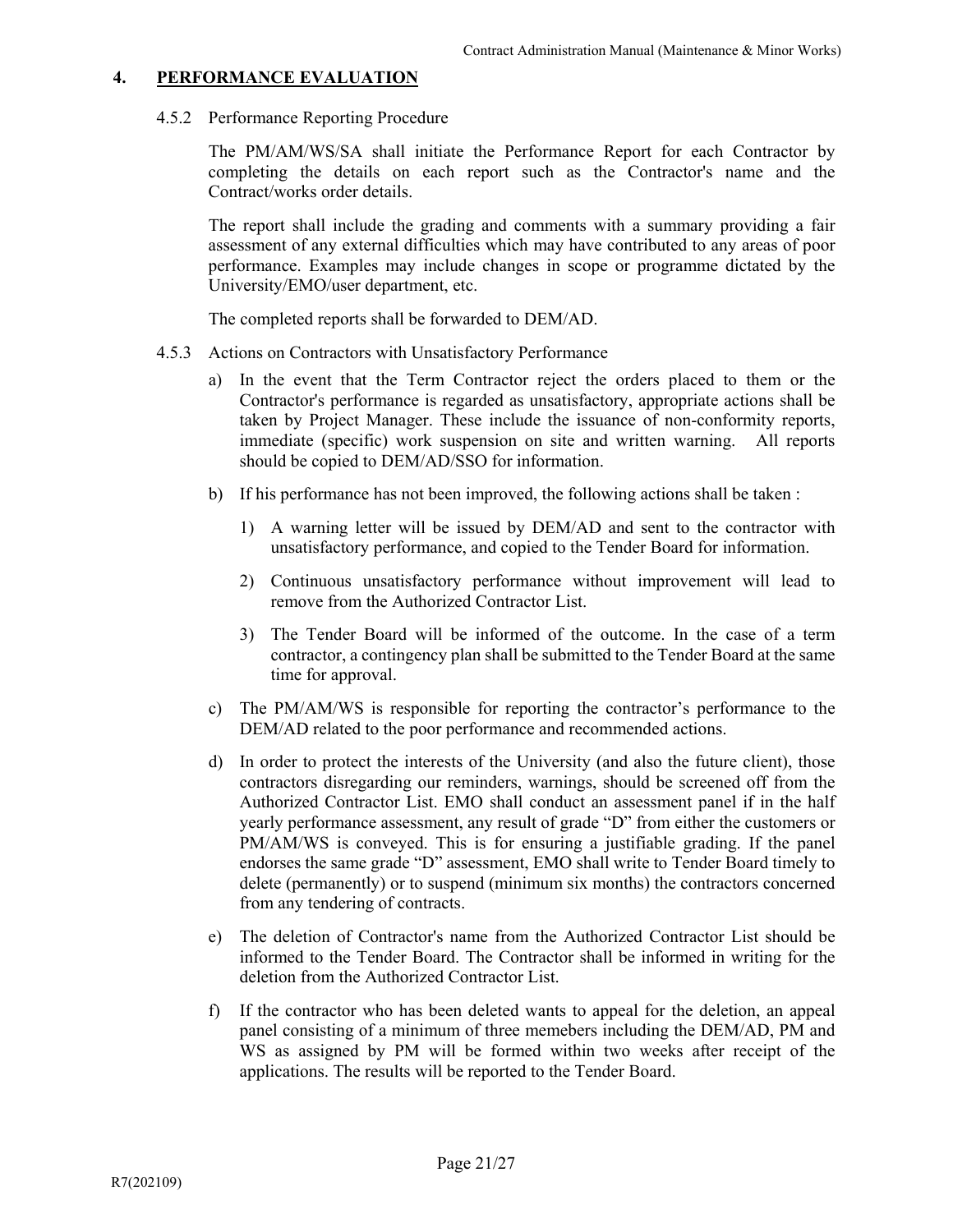#### 4.6 ASSESSMENT STANDARDS

#### 4.6.1 General

The following aspects are recommended for assessment :

a) General Coordination and Communication

This includes coordination of sequence of works, obtaining and submitting builder's work requirements, coordination of physical deployment of works and holding regular coordination meetings.

b) Quality Control

This includes control of workmanship, material compliance and remedial works.

c) Supervision

This includes supervision of work progress and supervision of quality standard.

d) Compliance and Cooperation

Compliance with site directions and written directives.

e) Completed Works After Sectional Completion

This assessment is required only when there is sectional completion of building(s) in a contract where a section or sections of works with building(s) has/have been certified complete, and there are remaining sections with building(s). This includes outstanding works, works of repair and response to reported defects.

f) Progress of Outstanding Works

Progress is measured against the contractor's programme which a contractor is obliged to produce at the commencement of works.

g) Quotation for Proposed Additional Works

This includes time, accuracy and quality of submission.

h) Variation Order

Whether the quantity and charge rate are reasonable and acceptable.

i) Removal of waste materials and debris

Whether the contractor can remove all waste materials/debris daily from site and before the next trade commences work.

j) Safety equipment for personal protection.

This includes safety helmet, personal protective equipment, machine guards and respirator/breathing apparatus.

k) Other Attendance

These include provision of general attendance required by contract, timely execution of builder's work, provision of testing, housekeeping of work area, timely handover of works areas and service areas and care of works of others.

l) Management

This includes site planning, listing of sub-contractors with responsibility and authority defined.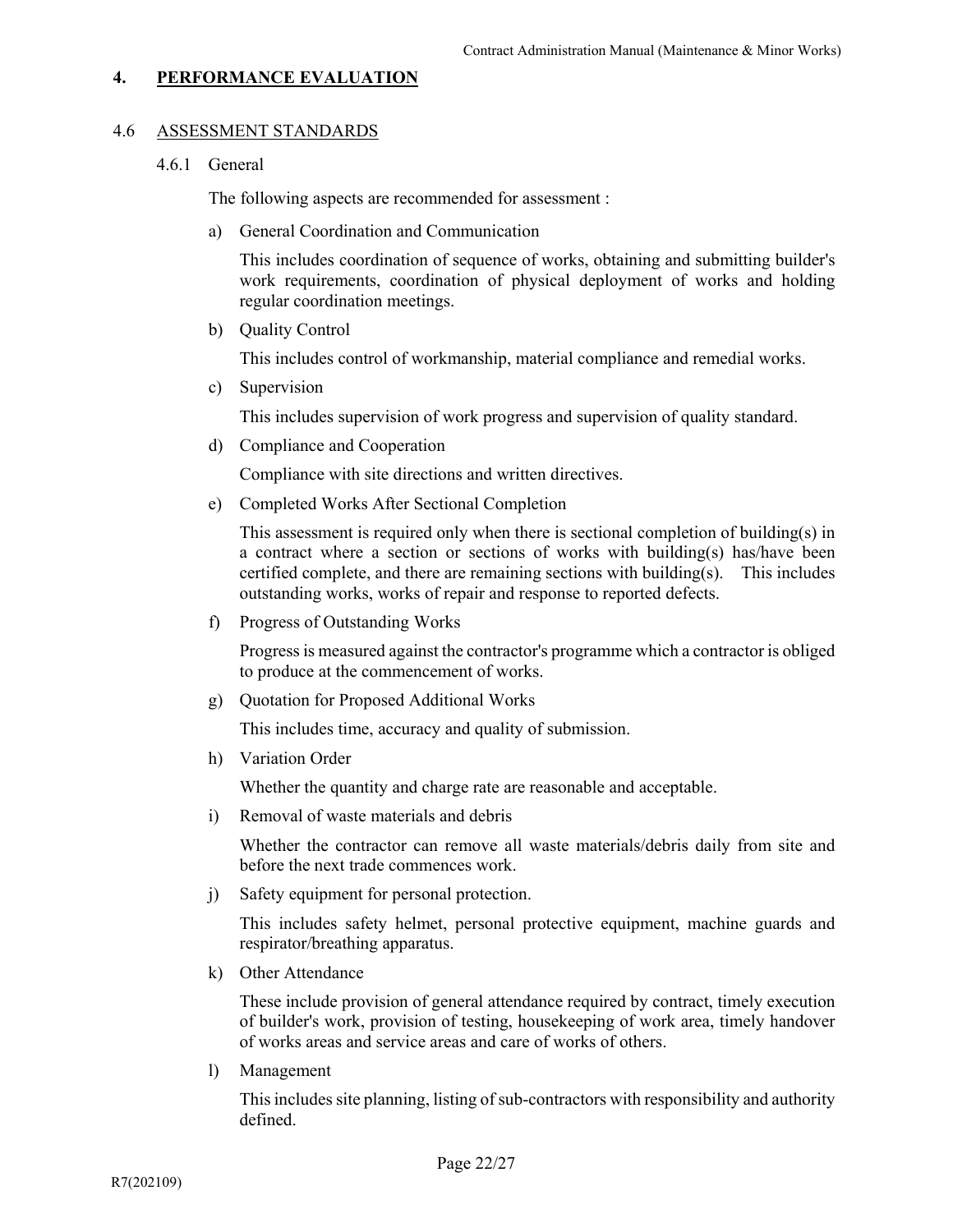m) As built information

This includes time and quality of submission.

n) Operation and Maintenance Manuals

The evaluation includes time and quality of submission.

o) Information in Measurement Works

This includes time and quality of submission, time of checking measurement provided by PQS and feedback/ subsequent actions.

p) Financial Claims

This means whether there are sufficient supporting documents and the claim is reasonable or not.

q) Scaffolding, screens and working platforms

This includes supply and installation of scaffolding, screens and working platforms including nylon mesh or similar covering, fans, harness and independent lifelines etc.

r) Temporary electrical installation

This includes fixing and precautions, protection against electrical shock and danger, and circuit isolation and protection.

s) Storage and handling of material

Whether the contractor can store the materials such as metal and timber off the ground in a manner which will not result in damage or deformation, and store different types and sizes separately.

t) Management Structure

This includes organization structure, site agent, quality control engineer, registered safety officer, building services coordinator, with responsibility and authority defined, listing of sub-contractors and site safety committee.

u) Rectification of Defects

Whether there are defects, imperfections or deficiencies that are evaluated according to craftsmanship, materials and application methods and the contractor's responsiveness of rectification work.

4.6.2 External works, Road works/Geotechnical works

Works meeting specifications.

a) Earthwork-mass excavation / slope / stockpile

This includes proper fencing, care of stability, excavated materials, surface water runoff, access and egress, and earth-moving machinery.

b) Earthwork-trenches/pits

This includes proper fencing, care of stability, excavated materials surface water runoff, fresh air supply, access and egress, and earth-moving machinery.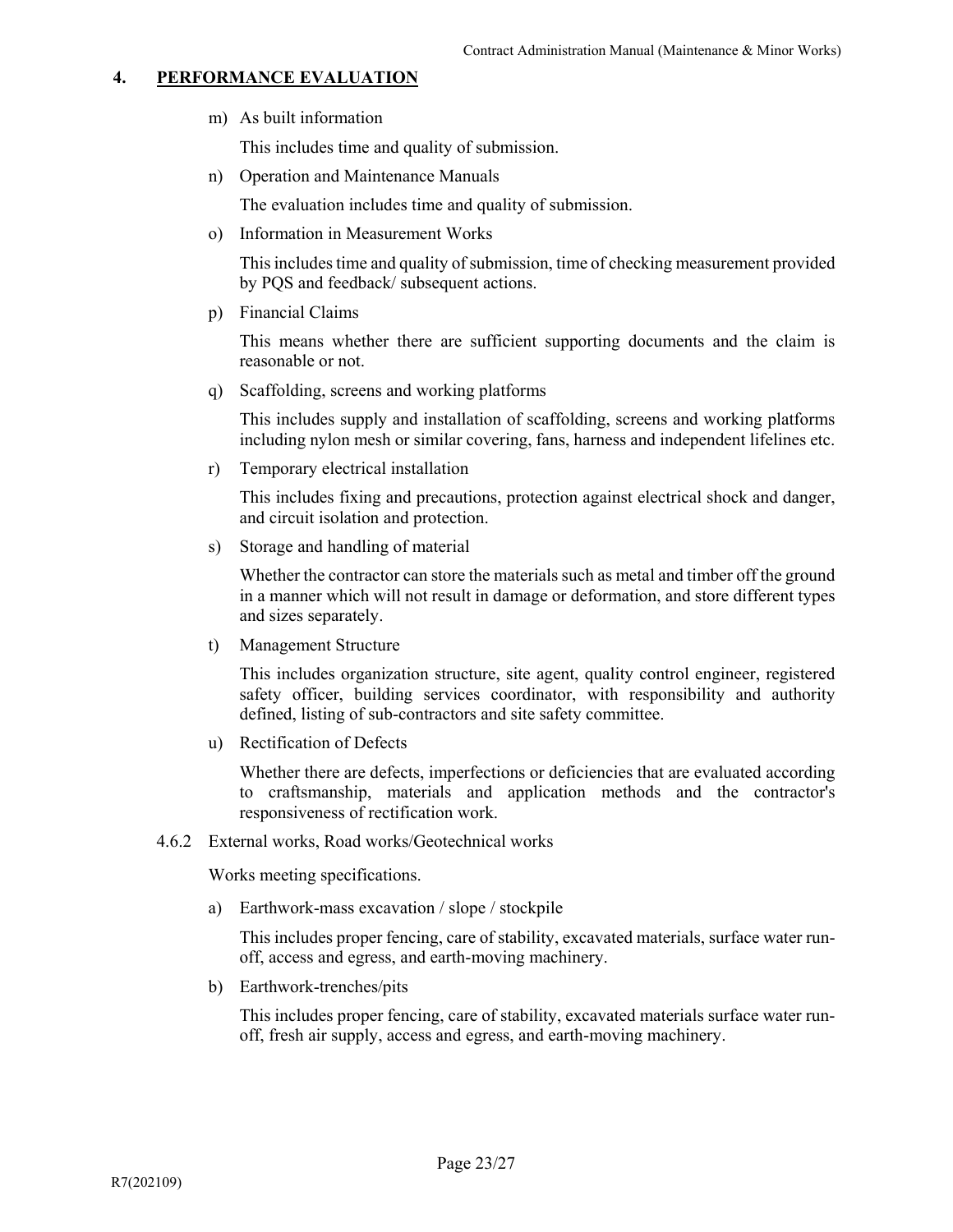# 5.1 CONFIRMATION PROCEDURE FOR VARIATIONS

 A variation means either an alteration (by changing, addition or omission) to the original specification of the work to be carried out, or an amendment to the method contemplated by original contractual arrangements.

Before instituting any change which would lead to a variation, the direct and consequential effects of the various alternatives should be considered.

5.1.1 Variations requested by user department

User departments are required to submit to EMO a written request for any additional or alteration works. AM/WS will assess such need and report to PM who, after confirmation with the user department for funding, will issue a variation order for the additional or alteration works.

5.1.2 Variations raised by EMO

The PM shall provide justifications for the variation order for checking and approval by DEM.

- 5.1.3 Variation orders for all tenders (expect building and construction works orders)
	- a) All the variation order should obtain prior approval of DEM with completed form of "Application for Variation Order". Realistic estimates shall be prepared and/or quotations obtained from the original contractor, if there is a change to the original specification of works to be carried out.
	- b) Any variation of cost will be subject to checking and will not be recognized until authorized by the DEM. A detailed breakdown of quotation is to be given where variation involves substitution for work already included in contract, and the separate detailed amounts of deductions and extras should also be given.
	- c) For lump sum contracts, if variation works are estimated to be over 20% of tendered sum before commencement of works, DEM should seek Tender Board's approval. Otherwise, re-tendering of contract should be arranged.
	- d) Requirements of Tender Board to be met:
		- 1) for deletions
			- i) below 20% subject to 3) below no need to inform Tender Board.
			- ii) 20% or above, inform Tender Board for record.
		- 2) for additions
			- i) below 20% subject to 3) below no need to inform Tender Board.
			- ii) for further addition between 20% to 30% (if this additional 10% is HK\$100,000 or less), Tender Board delegated authority to the Secretary of Tender Board to endorse.
			- iii) over 30% (or if the portion above 20% exceeds HK\$100,000) to be approved by Tender Board, using fax vote to speed up the process if necessary.
		- 3) the aggregate of deletions and additions should not exceed 20% of the original tendered sum, unless approved by Tender Board.
- 5.1.4 Variation orders for building and construction works orders
	- a) All procedures refer to above section 5.1.3(a) to 5.1.3(b) should be followed.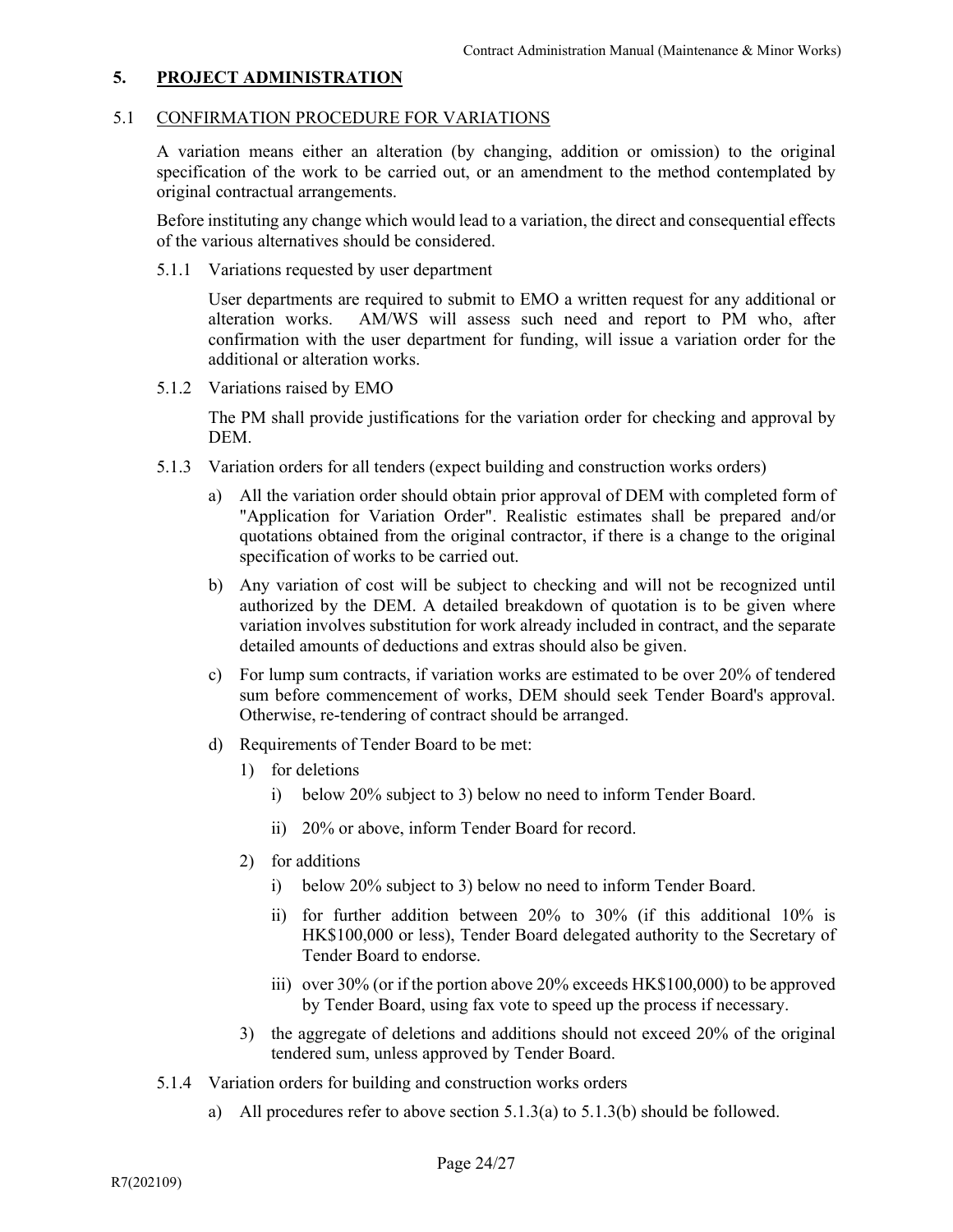- b) For lump sum contracts,
	- i) if variation works are estimated to be over 20% of tendered sum before commencement of works, DEM should seek Finance Office's approval.
	- ii) if variation works are estimated to be over 30% of tendered sum before commencement of works, DEM should seek Tender Board's approval.

Otherwise, re-tendering of contract should be arranged.

- c) Requirements of Tender Board to be met:
	- 1) the aggregate of deletions and additions
		- i) below 20% subject to 2) below no need to inform Tender Board.
		- ii) between 20% to 30%, subject to 2) below, to be approved by Finance Manager or above of FNO.
		- iii) over 30%, to be approved by Tender Board.
	- 2) In any case if the aggregate of deletions and additions to be exceeded HK\$250,000, approval of Tender Board should be sought.

#### 5.2 GUIDELINES FOR ACCEPTANCE OF STAR RATES

Please refer to Section 3.6.

#### 5.3 CLAIM OF EXTENSION TIME

- 5.3.1 Delays in completion of works can occur for a number of reasons which can be divided into three broad groups :
	- a) Delay caused by the contractor the contractor is responsible for supply of manpower and ordering of materials in order to complete the contract on time. One of the contractor's obligations is to complete the work by the completion date stated in the contract. If they fail to do so by reason of their default, then they would be in breach of their contractual obligations and be liable to compensate the University for any loss incurred.
	- b) Delay caused by the University to be handled according to terms in the contract.
	- c) Delay due to reasons beyond the control of either party.

 There is no objection to allow an extension of contract time to cover any delay caused by disruption from the University or inclement weather, etc. subject to the contract conditions.

- 5.3.2 The contractor is required to apply to EMO for extension of time beyond the stated completion date as below, and the PM/AM concerned is responsible for assessing the request for final approval by the DEM/ his delegates.
	- a) Where the progress of work has delayed or is likely to be delayed.
	- b) Contractor should inform the EMO in writing stating the cause of delay with supporting information including an estimate of expected delay in respect of each event.
	- c) PM/AM shall fix new completion date stating which relevant events have been taken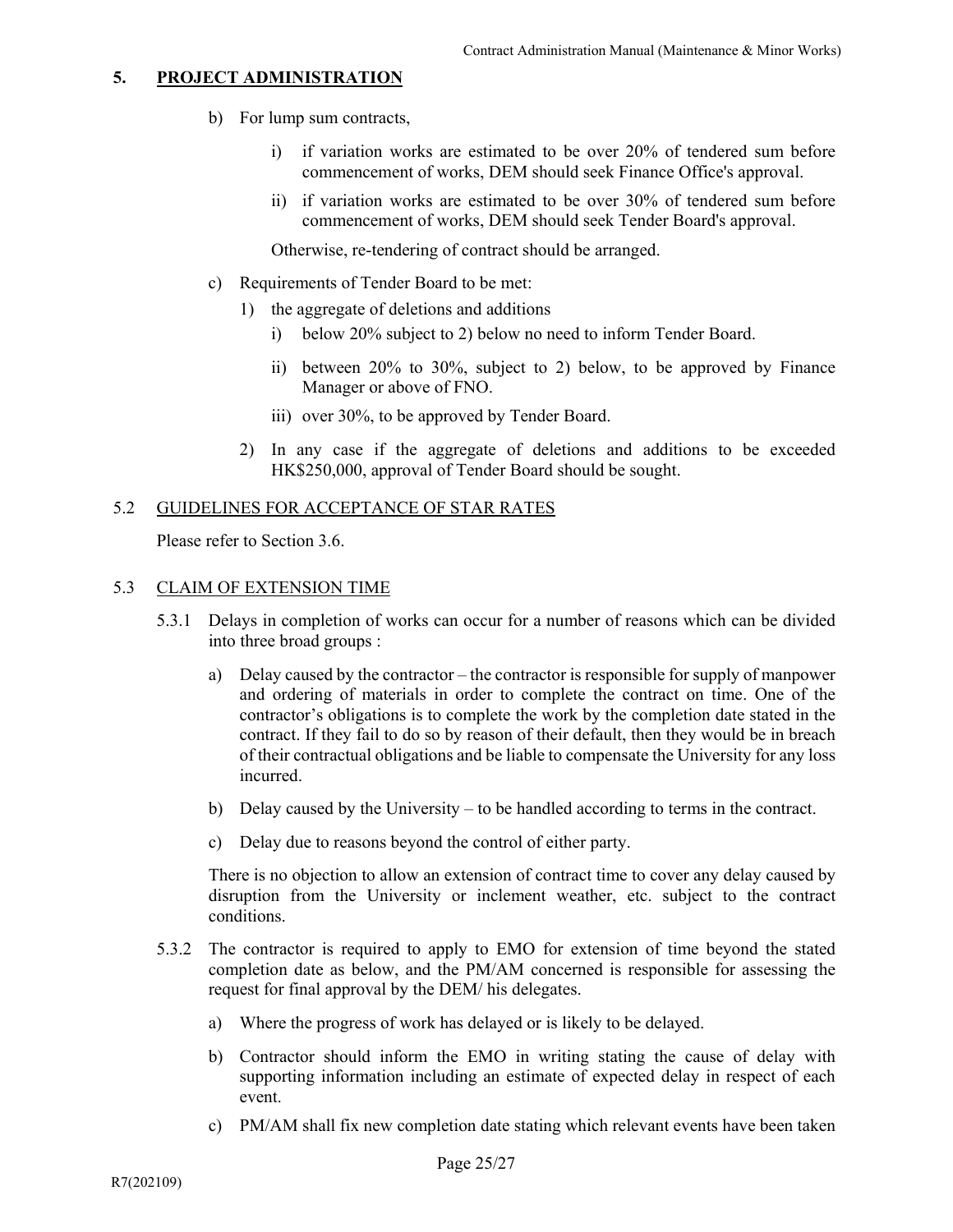into account for assessment, then forward his proposal to DEM/ his delegates for approval.

- d) The PM should notify the contractor in writing of all extension of time granted and the revised completion date.
- 5.3.3 For works order with specified completion date, the contractor has to pay liquidated damages (LD) to the University for failure to complete the works on time. In such cases, the PM concerned should write to the contractor detailing the reasons and the amount of LD to be imposed. The contractor can raise objection if any and the DEM makes the final decision.

# 5.4 DEFECTS RECTIFICATION RECORDS, AND COMPLETION CERTIFICATE

 5.4.1 When in the opinion of the PM the Works are completed, EMO shall forthwith issue a certificate to that effect, and Completion of the Works shall be deemed for all the purposes of this contract to have taken place on the day named in such certificate.

The PM/AM shall compile a schedule of defects including any defects or other faults which appear and are due to materials or workmanship not in accordance with the contract and send it to the contractor for rectification entirely at his own cost.

As such, a site inspection shall be held jointly by EMO, user department and contractor on completion of works. The contractor will be asked to rectify the defects identified with schedule of defects.

 5.4.2 A "Certificate of Practical Completion" together with a Schedule of Defects for rectification shall be issued for all works valued  $\geq$ \$100,000.

A standard completion certificate is designed for this purpose.

- 5.4.3 The PM/AM shall arrange an inspection of such list of defects after rectification.
	- a) PM should endorse on the checklist of making good defects and pass it to DEM for scrutiny if the defects are rectified.
	- b) PM should inform DEM/AD if the contractor has no intention to rectify the defects, then certain actions will be taken, such as serving a warning to contractor or recovering repair cost from retention money.

# 5.5 PAYMENT

 During the period of payment application specified in the contract documents, the contractor will submit an invoice for his works. The payment procedure is set out below for compliance.

- 5.5.1 The PM/AM/WS is responsible for verifying and checking the work done and cost as described on payment application submitted by the contractor.
- 5.5.2 The AM/WS shall arrange a joint site measurement of the works with contractor, if required. Both parties should sign on the measurement sheet for record.
- 5.5.3 The checking of items 5.5.1 and 5.5.2 above should be processed within 14 days from the receipt date of invoice or date of Practical Completion whichever is later for final payment.

In connection with the above, any late invoice processing over 30 days from the receipt date of invoice should be reported to DEM/AD.